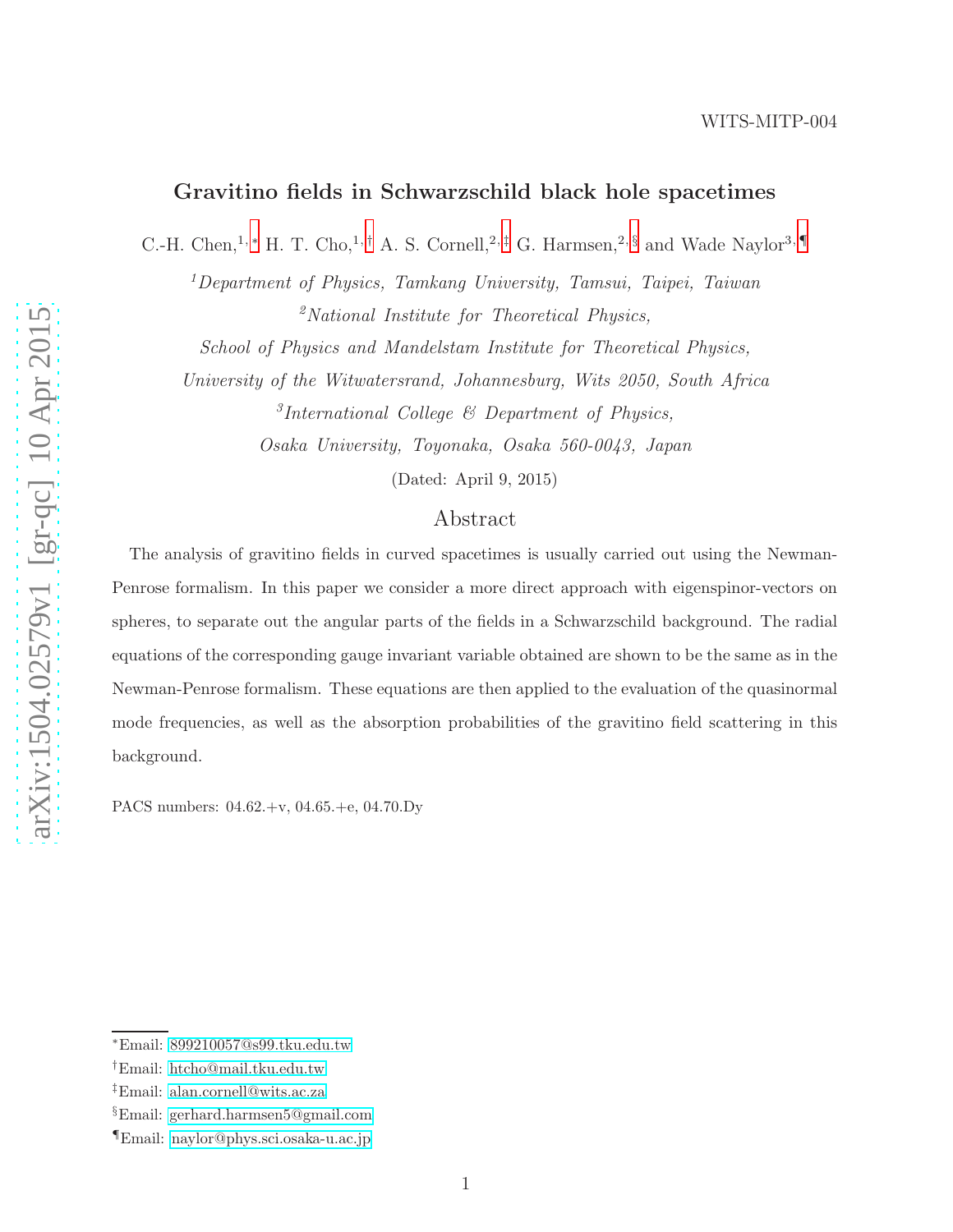### I. INTRODUCTION

There has been a lot of interest in understanding the spin-3/2 (or the Rarita-Schwinger [\[1](#page-19-0)]) fields after the introduction of the supergravity theory [\[2\]](#page-19-1). This spin-3/2 field, or the gravitino, is the superpartner of the graviton. However, the consideration of this field in curved spacetimes, particularly in black hole cases, is relatively sparse. In Refs. [\[3](#page-19-2)] and [\[4\]](#page-19-3) the gravitino field was analyzed in the Kerr and Kerr-Newman backgrounds. The authors there used the Newman-Penrose formalism [\[5\]](#page-19-4), following the earlier work of Chandrasekhar on the Dirac field [\[6\]](#page-19-5). The Newman-Penrose formalism is very useful in dealing with perturbations of the black hole in four dimensions, but the extension of the formalism to higher dimensions is not straightforward [\[7](#page-19-6)]. For this reason we try, in this paper, to implement a novel and more direct approach to considering the gravitino fields in spherically symmetric spacetimes. In this approach we shall use the eigenspinors and the eigenspinor-vectors on spheres to separate out the angular parts of the gravitino fields. We can then obtain the radial equations for the various field components.

These field components are gauge dependent in general. The gauge symmetry here is that of supersymmetry. In the Newman-Penrose formalism the radial equations for some scalar potentials are considered, where these potentials are gauge invariant. In order to compare with this formalism we also need to construct gauge invariant combinations out of our field components. The radial equations of these gauge invariant variables can then be used in the analysis of the evolution of spin-3/2 perturbations in spherically symmetry spacetimes, like the Schwarzschild background we concentrate on in this paper. We hope to extend this formalism to higher dimensions in our subsequent works.

The study of the evolution of small perturbations in black hole backgrounds is an old and well established subject [\[8](#page-19-7), [9](#page-19-8)]. Actually, we know that this evolution, at intermediate times is dominated by damped single frequency oscillations. These characteristic oscillations have been termed quasinormal frequencies, and depend only on the parameters characterising the black hole. In this sense we can say that black holes have a characteristic sound [\[10\]](#page-19-9).

Note that since the discovery of quasinormal oscillations of black holes, many studies have been done on quasinormal modes (QNMs) of various spin fields and a considerable variety of analytical, semi-analytical and numerical methods have been developed to determine them [\[11](#page-19-10)[–15\]](#page-20-0). However, an interesting problem is to consider the study of the QNMs of spin-3/2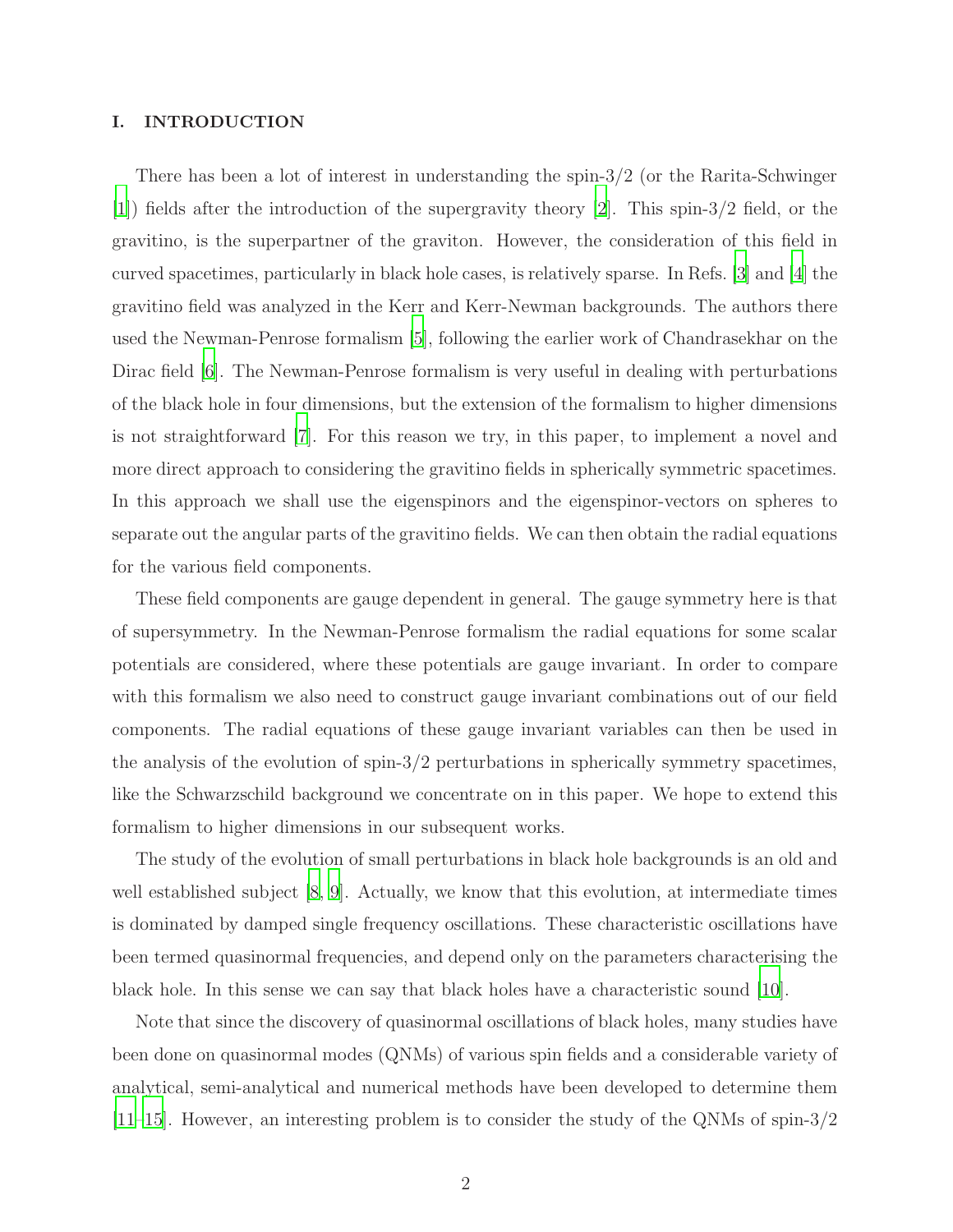fields, where the motivation for studying spin-3/2 QNMs from black holes in this paper is two-fold; the first of these being from the theoretical point of view, where the scarcity of work done in four dimensions [\[16](#page-20-1), [17\]](#page-20-2) (and in a future work, greater than four dimensions [\[18\]](#page-20-3)) is an omission in the literature. Our calculations serve to fill this gap.

Secondly, having a complete catalog of all QNMs would be a necessary precursor to eventually studying the emission rates of collider produced, or TeV scale black holes [\[19\]](#page-20-4). Especially given that in super gravity theories the gravitational field is coupled to the massless spin-3/2 Rarita-Schwinger field, that acts as a source of torsion and curvature [\[20,](#page-20-5) [21\]](#page-20-6). Furthermore, in many supergravity models, the supersymmetric breaking scale is related to the gravitino. As such, the gravitino could be the lightest supersymmetric particle, or even the next to lightest supersymmetric particle (which could live long enough to be directly detectable in collider environments). As such, spin-3/2 fields could have significant effects on phenomenology.

Other than the quasinormal modes one is also interested in the greybody factors and the emission cross-sections of Hawking radiation of various spins when black hole evolution in collider environments are studied. The related absorption probabilities of the gravitino scatterings can be readily considered using the radial equation mentioned above.

The approach we shall take is to use the WKB method, as it allows a more systematic study of QNMs, as well as the absorption probabilities, than outright numerical methods. We will use this, and previous results with WKB and similar methods [\[16](#page-20-1)], to compare with the newer method developed by some of us, which can be more efficient in some cases, called the asymptotic iteration method  $(AIM)$  [\[15,](#page-20-0) [22](#page-20-7)[–24](#page-20-8)]. In the case of absorption probabilities we shall also study the low energy case using the Unruh method.

As such, this paper shall be structured as follows. In the next section we shall use the eigenspinors and the eigenspinor-vectors on the 2-sphere to separate out the angular parts of the gravitino, or the Rarita-Schwinger, equations. In Section III, we construct the gauge-invariant variable of the gravitino field. The corresponding radial equations are compared with those obtained using the Newman-Penrose formalism. In Sections IV and V, the quasinormal mode frequencies and the absorption probabilities of the gravitino field are studied using the radial equation of the gauge invariant variable, respectively. Conclusions and discussions are presented in the last section. Some properties of the eigen-spinors and the eigen-spinor vectors relevant to our discussions are given in the Appendix.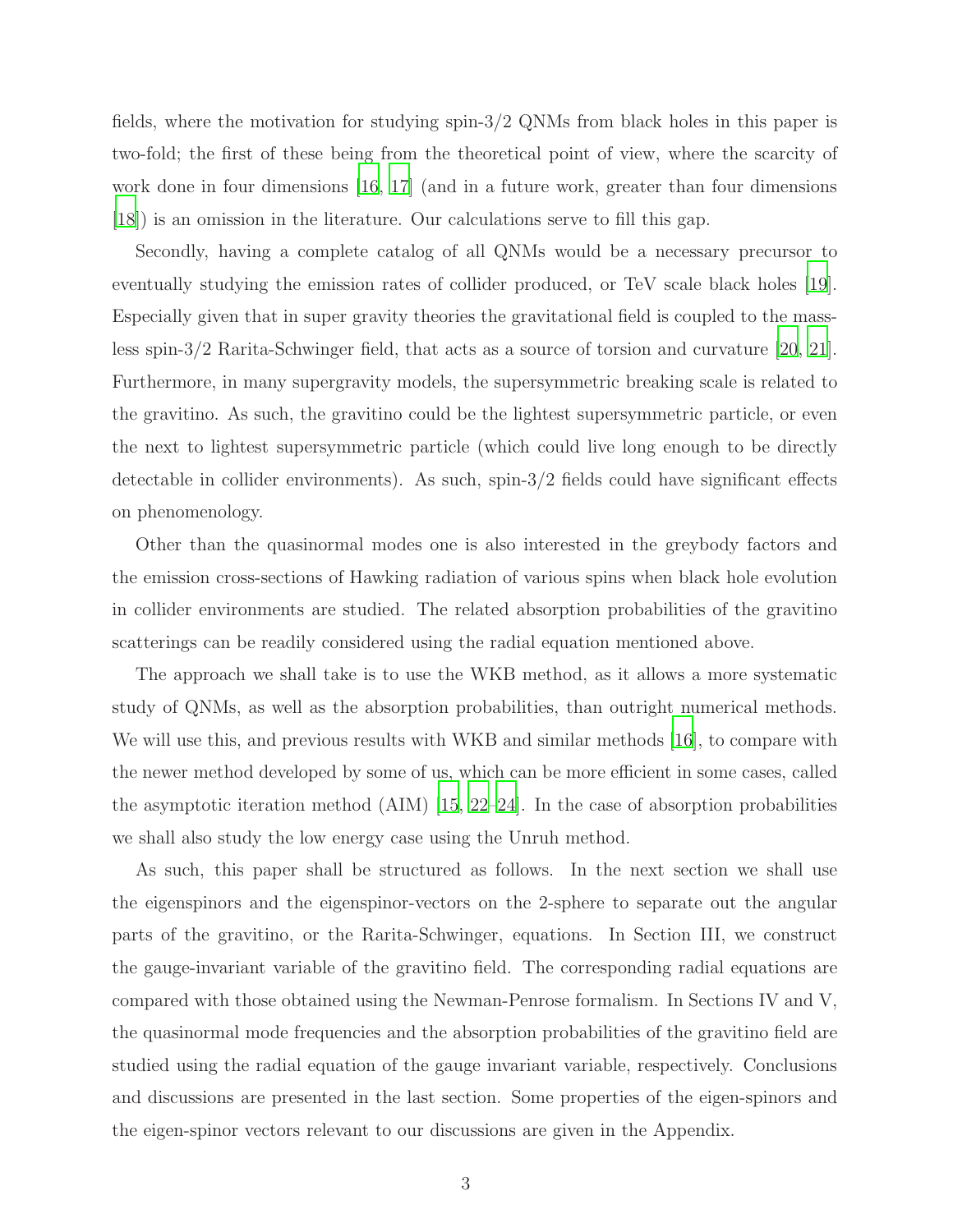## II. MASSLESS RARITA-SCHWINGER EQUATION

We start with the massless Rarita-Schwinger equation

<span id="page-3-0"></span>
$$
\gamma^{\mu\nu\alpha}\nabla_{\nu}\psi_{\alpha} = 0 , \qquad (1)
$$

where we have used the notation

$$
\gamma^{\mu\nu\alpha} = \gamma^{[\mu}\gamma^{\nu}\gamma^{\alpha]} = \gamma^{\mu}\gamma^{\nu}\gamma^{\alpha} - \gamma^{\mu}g^{\nu\alpha} + \gamma^{\nu}g^{\mu\alpha} - \gamma^{\alpha}g^{\mu\nu} . \tag{2}
$$

Here we consider the Rarita-Schwinger field in a Schwarzschild black hole background with the metric

$$
ds^{2} = -f(r)dt^{2} + f(r)^{-1}dr^{2} + r^{2}d\bar{\Omega}_{2}^{2} , \qquad (3)
$$

where  $f(r) = 1 - 2M/r$ . Note that from now on an overbar represents quantities on the 2-sphere.

Our choice of Dirac matrices are as follows:

$$
\gamma^{0} = i\sigma^{3} \otimes \mathbf{1} \Rightarrow \gamma^{t} = \frac{1}{\sqrt{f}} (i\sigma^{3} \otimes \mathbf{1}),
$$
  
\n
$$
\gamma^{i} = \sigma^{1} \otimes \bar{\gamma}^{i} \Rightarrow \gamma^{\theta_{i}} = \frac{1}{r} (\sigma^{1} \otimes \bar{\gamma}^{\theta_{i}}),
$$
  
\n
$$
\gamma^{3} = \sigma^{2} \otimes \mathbf{1} \Rightarrow \gamma^{r} = \sqrt{f} (\sigma^{2} \otimes \mathbf{1}),
$$
\n(4)

where 1 is the  $2 \times 2$  unit matrix,  $\sigma^i$   $(i = 1, 2, 3)$  are the Pauli matrices, and  $\bar{\gamma}^i$   $(i = 1, 2)$  are the Dirac matrices for a 2-sphere. The corresponding non-zero spinor connection components are

$$
\Gamma_t = -\frac{f'}{4} (\sigma^1 \otimes 1) , \quad \Gamma_r = 0 ,
$$
  
\n
$$
\Gamma_{\theta_i} = \mathbf{1} \otimes \bar{\Gamma}_{\theta_i} + \frac{\sqrt{f}}{2} (i\sigma^3 \otimes \bar{\gamma}_{\theta_i}).
$$
\n(5)

Now we can work on Eq. [\(1\)](#page-3-0). First, the product of Dirac gamma functions are found to be

$$
\gamma^{t\theta_i r} = -\frac{1}{r} \left( \mathbf{1} \otimes \bar{\gamma}^{\theta_i} \right) , \quad \gamma^{t\theta_i \theta_j} = \frac{1}{r^2 \sqrt{f}} \left( i \sigma^3 \otimes \bar{\gamma}^{\theta_i \theta_j} \right) ,
$$
  

$$
\gamma^{r\theta_i \theta_j} = \frac{\sqrt{f}}{r^2} \left( \sigma^2 \otimes \bar{\gamma}^{\theta_i \theta_j} \right) , \tag{6}
$$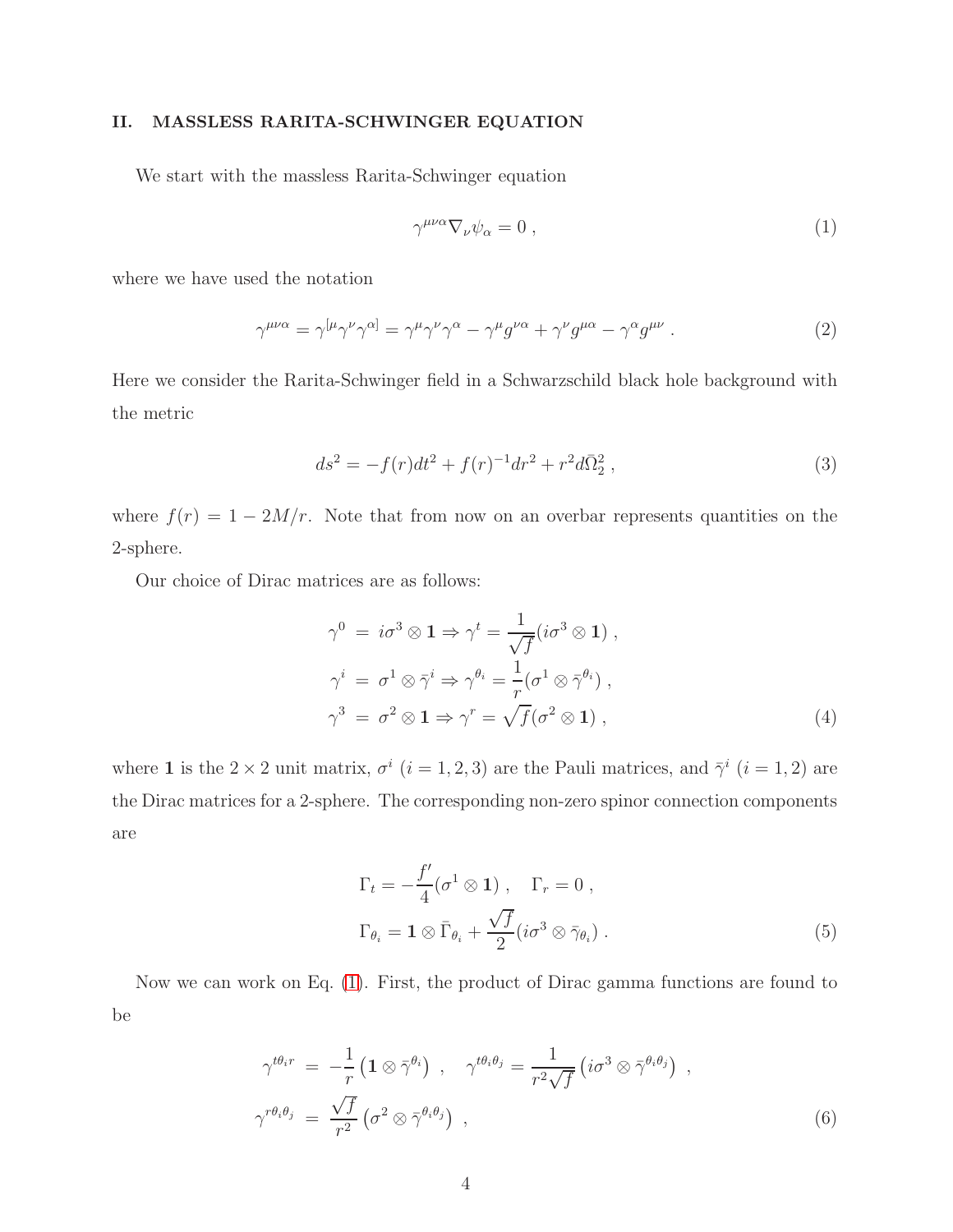where  $\bar{\gamma}^{\theta_i \theta_j} = \bar{\gamma}^{[\theta_i} \bar{\gamma}^{\theta_j]}$ . Then we separate the fields into their r-t and angular parts. Since  $\psi_t$ and  $\psi_r$  behave like spinors on the 2-sphere, we can write

<span id="page-4-0"></span>
$$
\psi_t = \phi_t \otimes \bar{\psi}_\lambda \,, \quad \psi_r = \phi_r \otimes \bar{\psi}_\lambda \,, \tag{7}
$$

where  $\bar{\psi}_{\lambda}$  is a eigenspinor with eigenvalue  $i\bar{\lambda}$ . For completeness the eigenspinors on the 2-sphere are briefly described in the Appendix.  $\phi_t$  and  $\phi_r$  are functions of r and t. Since the Schwarzschild metric is static, one can consider one frequency at a time and assume the time dependence to be  $e^{-i\omega t}$ .

 $\psi_{\theta_i}$  behaves like a spinor-vector on the 2-sphere. We can therefore write

<span id="page-4-1"></span>
$$
\psi_{\theta_i} = \phi_{\theta}^{(1)} \otimes \bar{\nabla}_{\theta_i} \bar{\psi}_{\lambda} + \phi_{\theta}^{(2)} \otimes \bar{\gamma}_{\theta_i} \bar{\psi}_{\lambda} , \qquad (8)
$$

where we have represented the two sets of eigenspinor-vectors on the 2-sphere by  $\bar{\nabla}_{\theta_i} \bar{\psi}_{\lambda}$  and  $\bar{\gamma}_{\theta_i}\bar{\psi}_{\lambda}$ . Some properties of these eigenspinor-vectors are also presented in the Appendix.

The equations of motion for  $\phi_t$ ,  $\phi_r$  and  $\phi_{\theta_i}$  can be derived by analyzing Eq. [\(1\)](#page-3-0). For simplicity, we shall take the Weyl or temporal gauge such that  $\phi_t = 0$ . Gauge symmetry of the massless Rarita-Schwinger equation will be discussed in more detail in the next section.

For  $\mu = t$  in Eq. [\(1\)](#page-3-0), we have

<span id="page-4-2"></span>
$$
\gamma^{t\nu\alpha}\nabla_{\nu}\psi_{\alpha} = 0
$$
\n
$$
\Rightarrow \gamma^{t\theta_{i}r} \left( \partial_{\theta_{i}}\psi_{r} + \Gamma_{\theta_{i}}\psi_{r} - \partial_{r}\psi_{\theta_{i}} \right) + \gamma^{t\theta_{i}\theta_{j}} \left( \partial_{\theta_{i}}\psi_{\theta_{j}} + \Gamma_{\theta_{i}}\psi_{\theta_{j}} \right) = 0.
$$
\n(9)

Using the definitions in Eqs.  $(7)$  and  $(8)$ , Eq.  $(9)$  can be simplified to

$$
\left[ -i\,\overline{\lambda}\phi_r - \sqrt{f}(i\sigma^3)\phi_r + i\,\overline{\lambda}\partial_r\phi_\theta^{(1)} + \frac{i\,\overline{\lambda}}{2r}\phi_\theta^{(1)} - \frac{1}{2r\sqrt{f}}(i\sigma^3)\phi_\theta^{(1)} + 2\partial_r\phi_\theta^{(2)} + \frac{i\,\overline{\lambda}}{r\sqrt{f}}(i\sigma^3)\phi_\theta^{(2)} + \frac{1}{r}\phi_\theta^{(2)} \right] \otimes \bar{\psi} = 0.
$$
 (10)

Hence, we have the first equation involving  $\phi_r$ ,  $\phi_\theta^{(1)}$  $_{\theta}^{(1)}$  and  $_{\phi}^{(2)}$  $\overset{(2)}{\theta}$ 

<span id="page-4-4"></span>
$$
\left(i\,\overline{\lambda}\,\partial_r + \frac{i\,\overline{\lambda}}{2r} - \frac{1}{2r\sqrt{f}}(i\sigma^3)\right)\phi_\theta^{(1)} + \left(2\,\partial_r + \frac{i\,\overline{\lambda}}{r\sqrt{f}}(i\sigma^3) + \frac{1}{r}\right)\phi_\theta^{(2)} - \left(i\,\overline{\lambda} + \sqrt{f}(i\sigma^3)\right)\phi_r = 0.
$$
\n(11)

Similarly for  $\mu = r$  we have from Eq. [\(1\)](#page-3-0),

<span id="page-4-3"></span>
$$
\gamma^{r\nu\alpha}\nabla_{\nu}\psi_{\alpha} = 0
$$
  
\n
$$
\Rightarrow \gamma^{r\theta_{i}t} \left( \partial_{\theta_{i}} \psi_{t} + \Gamma_{\theta_{i}} \psi_{t} - \partial_{t} \psi_{\theta_{i}} - \Gamma_{t} \psi_{\theta_{i}} \right) + \gamma^{r\theta_{i}\theta_{j}} \left( \partial_{\theta_{i}} \psi_{\theta_{j}} + \Gamma_{\theta_{i}} \psi_{\theta_{j}} \right) = 0.
$$
 (12)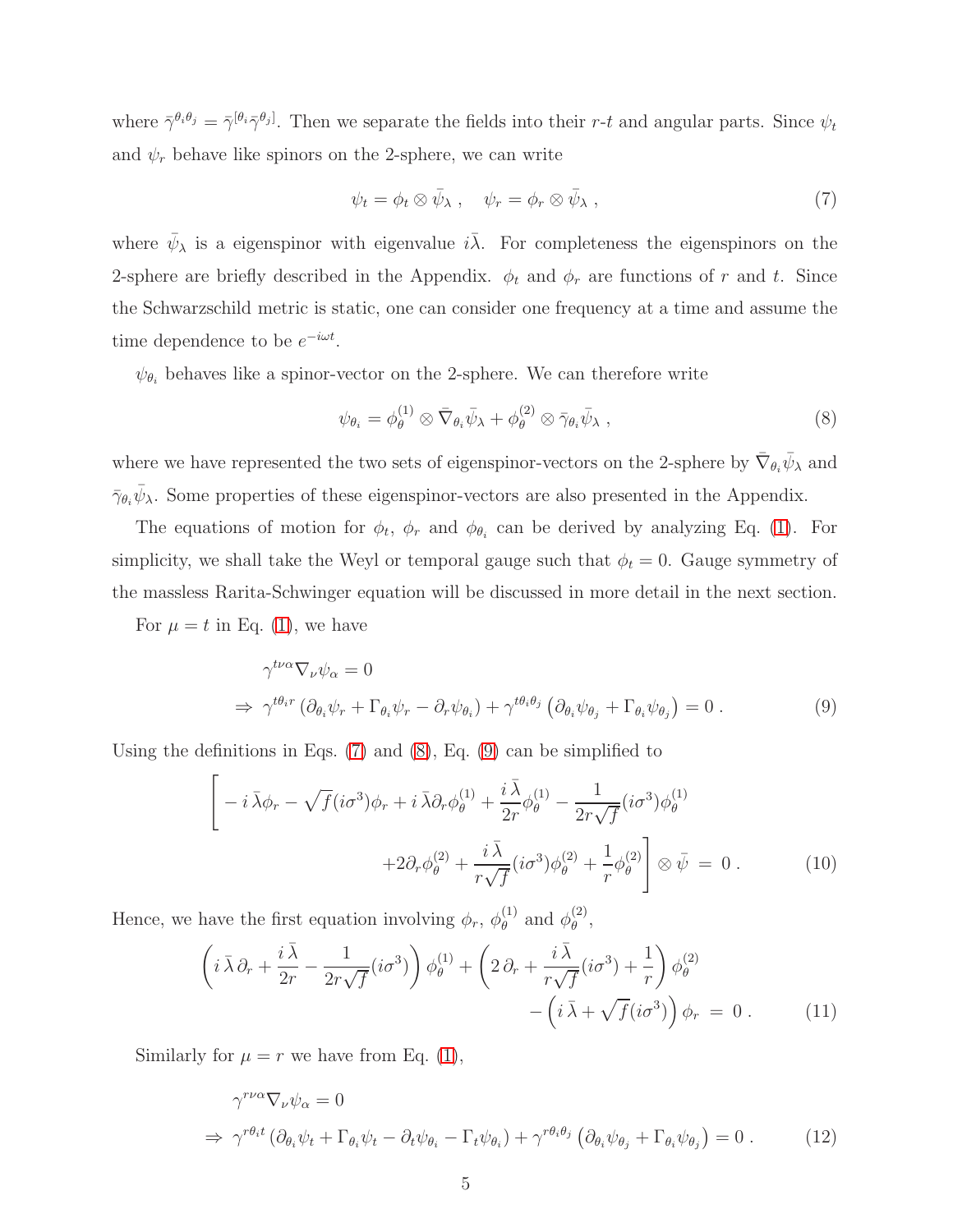Again using Eqs. [\(7\)](#page-4-0) and [\(8\)](#page-4-1), Eq. [\(12\)](#page-4-3) becomes

$$
\left[ -\frac{i\,\bar{\lambda}}{\sqrt{f}} \partial_t \phi_\theta^{(1)} + \frac{i\,\bar{\lambda}\sqrt{f}}{2r} \sigma^1 \phi_\theta^{(1)} + \frac{i\,\bar{\lambda}f'}{4\sqrt{f}} \sigma^1 \phi_\theta^{(1)} - \frac{1}{2r} \sigma^2 \phi_\theta^{(1)} \right. \\
\left. -\frac{2}{\sqrt{f}} \partial_t \phi_\theta^{(2)} + \frac{\sqrt{f}}{r} \sigma^1 \phi_\theta^{(2)} + \frac{f'}{2\sqrt{f}} \sigma^1 \phi_\theta^{(2)} + \frac{i\,\bar{\lambda}}{r} \sigma^2 \phi_\theta^{(2)} \right] \otimes \bar{\psi} = 0 \,. \tag{13}
$$

Note that we have taken the Weyl gauge:  $\phi_t = 0$ . Hence, we have the second equation of motion

<span id="page-5-0"></span>
$$
\begin{split}\n&\left(-\frac{i\,\bar{\lambda}}{\sqrt{f}}\partial_t + \frac{i\,\bar{\lambda}\sqrt{f}}{2r}\sigma^1 + \frac{i\,\bar{\lambda}f'}{4\sqrt{f}}\sigma^1 - \frac{1}{2r}\sigma^2\right)\phi_\theta^{(1)} \\
&+ \left(-\frac{2}{\sqrt{f}}\partial_t + \frac{\sqrt{f}}{r}\sigma^1 + \frac{f'}{2\sqrt{f}}\sigma^1 + \frac{i\,\bar{\lambda}}{r}\sigma^2\right)\phi_\theta^{(2)} = 0\,. \n\end{split} \tag{14}
$$

Lastly, for  $\mu = \theta_i$  in Eq. [\(1\)](#page-3-0), we have

$$
\gamma^{\theta_i \nu \alpha} \nabla_{\nu} \psi_{\alpha} = 0
$$
\n
$$
\Rightarrow \gamma^{\theta_i tr} \left( \partial_t \psi_r + \Gamma_t \psi_r \right) + \gamma^{\theta_i \theta_j r} \left( \partial_{\theta_j} \psi_r + \Gamma_{\theta_j} \psi_r - \partial_r \psi_{\theta_j} \right) + \gamma^{\theta_i \theta_j t} \left( -\partial_t \psi_{\theta_j} - \Gamma_t \psi_{\theta_j} \right) = 0
$$
\n
$$
\Rightarrow \left[ -\frac{\sqrt{f}}{r} \sigma^2 \phi_r + \left( \frac{1}{r \sqrt{f}} (i \sigma^3) \partial_t + \frac{\sqrt{f}}{r} \sigma^2 \partial_r + \frac{f'}{4r \sqrt{f}} \sigma^2 \right) \phi_{\theta}^{(1)} \right] \otimes \bar{\nabla}^{\theta_i} \bar{\psi}
$$
\n
$$
+ \left[ \left( \partial_t - \frac{f}{2r} \sigma^1 - \frac{f'}{4} \sigma^1 + \frac{i \bar{\lambda} \sqrt{f}}{r} \sigma^2 \right) \phi_r - \left( \frac{i \bar{\lambda}}{r \sqrt{f}} (i \sigma^3) \partial_t + \frac{i \bar{\lambda} \sqrt{f}}{r} \sigma^2 \partial_r + \frac{i \bar{\lambda} f'}{4r \sqrt{f}} \sigma^2 \right) \phi_{\theta}^{(1)} \right]
$$
\n
$$
- \left( \frac{1}{r \sqrt{f}} (i \sigma^3) \partial_t + \frac{\sqrt{f}}{r} \sigma^2 \partial_r + \frac{f'}{4r \sqrt{f}} \sigma^2 \right) \phi_{\theta}^{(2)} \right] \otimes \bar{\gamma}^{\theta_i} \bar{\psi} = 0 \ . \tag{15}
$$

Therefore we have two more equations of motion

<span id="page-5-1"></span>
$$
-\frac{\sqrt{f}}{r}\sigma^2\phi_r + \left(\frac{1}{r\sqrt{f}}(i\sigma^3)\partial_t + \frac{\sqrt{f}}{r}\sigma^2\partial_r + \frac{f'}{4r\sqrt{f}}\sigma^2\right)\phi_\theta^{(1)} = 0\,,\tag{16}
$$

and

<span id="page-5-2"></span>
$$
\left(\partial_t - \frac{f}{2r}\sigma^1 - \frac{f'}{4}\sigma^1 + \frac{i\bar{\lambda}\sqrt{f}}{r}\sigma^2\right)\phi_r - \left(\frac{i\bar{\lambda}}{r\sqrt{f}}(i\sigma^3)\partial_t + \frac{i\bar{\lambda}\sqrt{f}}{r}\sigma^2\partial_r + \frac{i\bar{\lambda}f'}{4r\sqrt{f}}\sigma^2\right)\phi_\theta^{(1)} - \left(\frac{1}{r\sqrt{f}}(i\sigma^3)\partial_t + \frac{\sqrt{f}}{r}\sigma^2\partial_r + \frac{f'}{4r\sqrt{f}}\sigma^2\right)\phi_\theta^{(2)} = 0.
$$
\n(17)

In summary we have four equations of motion, Eqs.  $(11)$ ,  $(14)$ ,  $(16)$ , and  $(17)$  for three functions  $\phi_r$ ,  $\phi_\theta^{(1)}$  $\overset{(1)}{\theta}$ , and  $\phi_{\theta}^{(2)}$  $\theta_{\theta}^{(2)}$ . One can show that of these four equations, only three of them are independent. On the other hand, as we shall see below, the functions  $\phi_r$ ,  $\phi_\theta^{(1)}$  $\overset{(1)}{\theta}$ , and  $\phi_{\theta}^{(2)}$ θ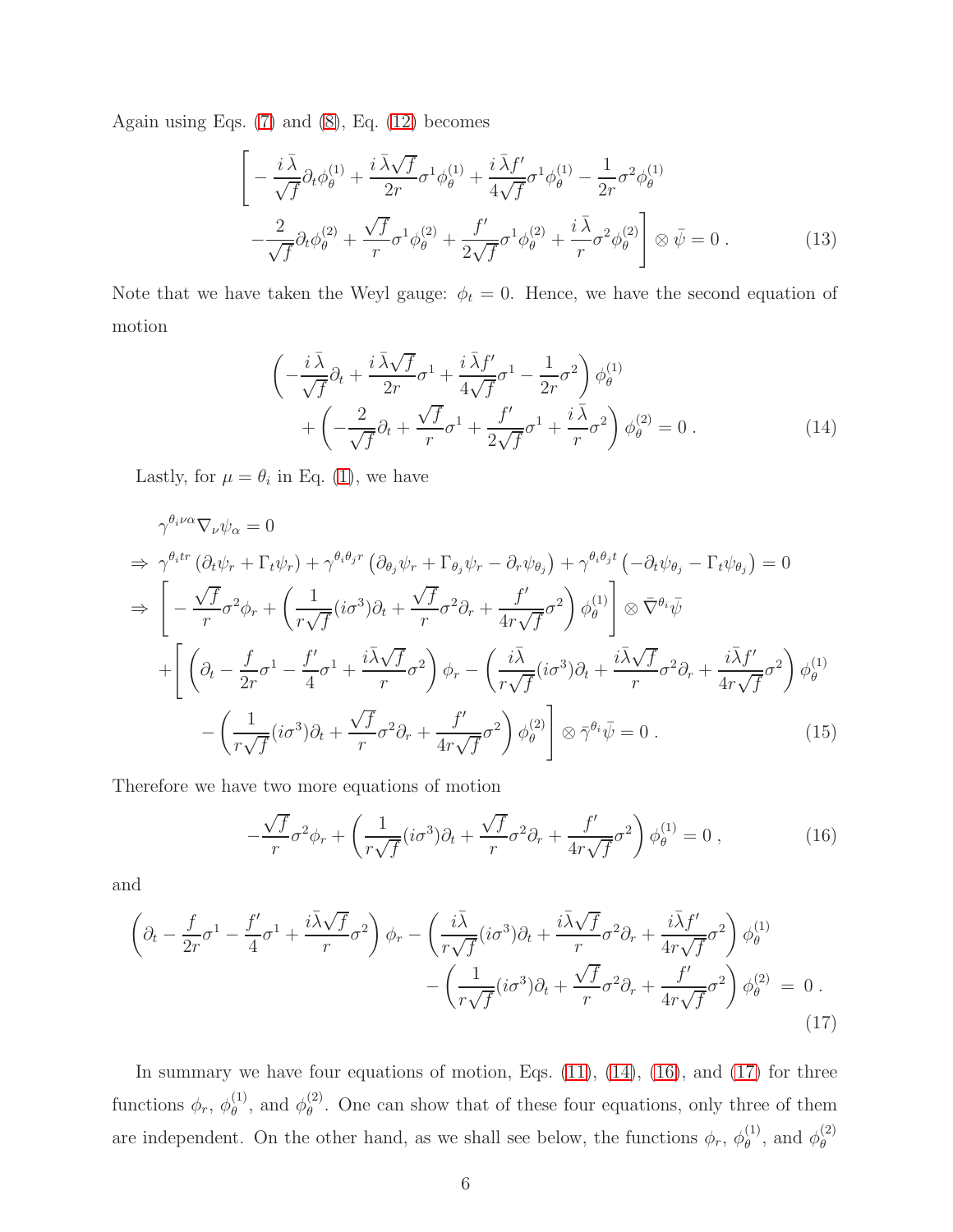are not gauge-invariant. Therefore, in the next section we shall consider the gauge symmetry of the Rarita-Schwinger equation in detail. Then we shall construct the appropriate gaugeinvariant variables and derive their corresponding radial equations of motion.

## III. GAUGE-INVARIANT VARIABLE

In this section we consider the gauge freedom for Eq. [\(1\)](#page-3-0). Consider the transformation of  $\psi_{\mu}$ ,

<span id="page-6-1"></span>
$$
\psi'_{\mu} = \psi_{\mu} + \nabla_{\mu}\varphi , \qquad (18)
$$

where  $\varphi$  is a Dirac spinor. Plugging this into Eq. [\(1\)](#page-3-0), we must have

$$
\gamma^{\mu\nu\alpha}\nabla_{\nu}\nabla_{\alpha}\varphi = 0 \tag{19}
$$

for the equation to possess this gauge symmetry. Now,

<span id="page-6-0"></span>
$$
\gamma^{\mu\nu\alpha}\nabla_{\nu}\nabla_{\alpha}\varphi = \frac{1}{2}\gamma^{\mu\nu\alpha}[\nabla_{\nu}, \nabla_{\alpha}]\varphi \n= \frac{1}{8}\gamma^{\mu\nu\alpha}R_{\nu\alpha\rho\sigma}\gamma^{\rho}\gamma^{\sigma}\varphi .
$$
\n(20)

Note that to obtain the result for the commutator,  $[\nabla_{\nu}, \nabla_{\alpha}]$ , we have assumed that there are only gravitational interactions. For example, for a charged black hole background there should be extra terms proportional to the electromagnetic field strength.

To simplify this expression in Eq. [\(20\)](#page-6-0) further we need the following identity. From the symmetry of the Riemann tensor,

$$
\gamma^{\mu} \gamma^{\nu} \gamma^{\alpha} (R_{\mu\nu\alpha\beta} + R_{\nu\alpha\mu\beta} + R_{\alpha\mu\nu\beta}) = 0 \Rightarrow 3(\gamma^{\mu} \gamma^{\nu} \gamma^{\alpha} R_{\mu\nu\alpha\beta} + 2\gamma^{\alpha} R_{\alpha\beta}) = 0
$$
  

$$
\Rightarrow \gamma^{\mu} \gamma^{\nu} \gamma^{\alpha} R_{\mu\nu\alpha\beta} = -2\gamma^{\alpha} R_{\alpha\beta} . \tag{21}
$$

Also we have

$$
\gamma^{\mu}\gamma^{\nu}\gamma^{\alpha}\gamma^{\beta}R_{\mu\nu\alpha\beta} = -2R. \qquad (22)
$$

Using these identities Eq. [\(20\)](#page-6-0) becomes

$$
\frac{1}{8} \gamma^{\mu\nu\alpha} R_{\nu\alpha\rho\sigma} \gamma^{\rho} \gamma^{\sigma} \varphi = \frac{1}{8} \left( \gamma^{\mu} \gamma^{\nu} \gamma^{\alpha} - \gamma^{\mu} g^{\nu\alpha} + \gamma^{\nu} g^{\mu\alpha} - \gamma^{\alpha} g^{\mu\nu} \right) \gamma^{\rho} \gamma^{\sigma} R_{\nu\alpha\rho\sigma} \varphi \n= \frac{1}{4} (2 \gamma^{\alpha} R_{\alpha}{}^{\mu} - \gamma^{\mu} R) \varphi .
$$
\n(23)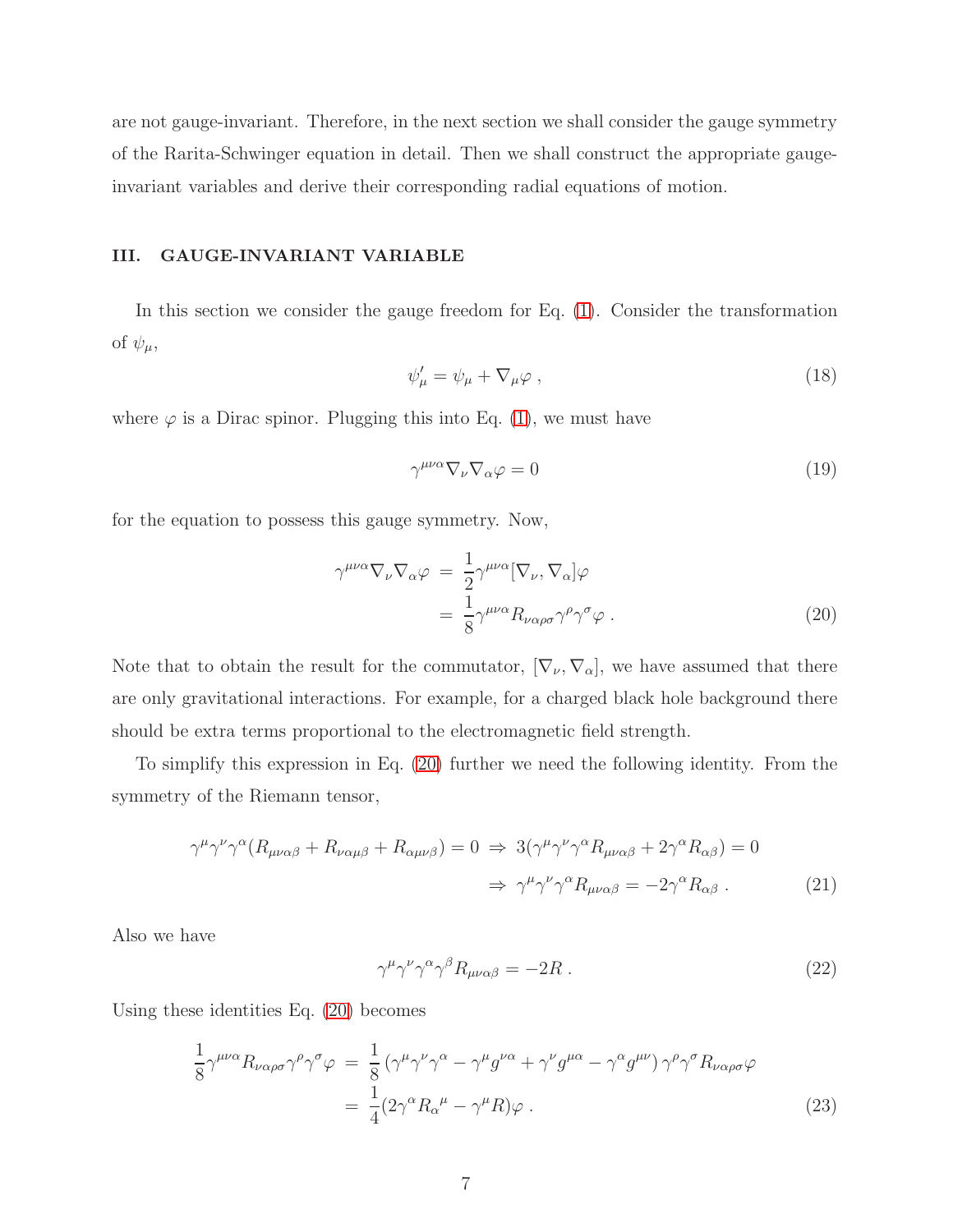This is zero for Ricci flat spacetimes like the four dimensional Schwarzschild spacetime that we look at below. However, even for de Sitter and anti-de Sitter spacetimes it does not vanish, so we need to modify the covariant derivative in those cases in order to respect the gauge symmetry.

Consider the gauge transformations on  $\phi_t$  and  $\phi_r$ . Take  $\varphi = \phi \otimes \bar{\psi}_{\lambda}$ , then Eq. [\(18\)](#page-6-1) becomes

$$
\psi'_t = \psi_t + \nabla_t \varphi \Rightarrow \phi'_t = \phi_t + \partial_t \phi - \frac{f'}{4} \sigma^1 \phi , \qquad (24)
$$

$$
\psi'_r = \psi_r + \nabla_r \varphi \Rightarrow \phi'_r = \phi_r + \partial_r \phi \,. \tag{25}
$$

The gauge transformation of the angular components of  $\psi_{\mu}$  is more complicated.

$$
\psi'_{\theta_i} = \psi_{\theta_i} + \nabla_{\theta_i} \varphi
$$
\n
$$
\Rightarrow \phi'^{(1)}_{\theta} \otimes \bar{\nabla}_{\theta_i} \bar{\psi}_{\lambda} + \phi'^{(2)} \otimes \bar{\gamma}_{\theta_i} \bar{\psi}_{\lambda} = \left(\phi^{(1)}_{\theta} + \phi\right) \otimes \bar{\nabla}_{\theta_i} \bar{\psi}_{\lambda} + \left(\phi^{(2)}_{\theta} + \frac{\sqrt{f}}{2} (i\sigma^3) \phi\right) \otimes \bar{\gamma}_{\theta_i} \bar{\psi}_{\lambda}
$$
\n
$$
\Rightarrow \phi'^{(1)}_{\theta} = \phi^{(1)}_{\theta} + \phi \quad ; \quad \phi'^{(2)} = \phi^{(2)}_{\theta} + \frac{\sqrt{f}}{2} (i\sigma^3) \phi \,. \tag{26}
$$

We see that indeed  $\phi_t$ ,  $\phi_r$ ,  $\phi_{\theta}^{(1)}$  $\overset{(1)}{\theta}$ , and  $\phi_{\theta}^{(2)}$  $\theta$ <sup>(2)</sup> are not gauge invariant.

Considering the gauge transformations of these functions, one can construct gaugeinvariant combinations. For example, a simple one would be

$$
\Phi = -\frac{\sqrt{f}}{2} (i\sigma^3) \phi_\theta^{(1)} + \phi_\theta^{(2)} . \tag{27}
$$

In the following we shall look for the radial equation for  $\Phi$  and then we shall show that it is the same as the one obtained in Refs. [\[3\]](#page-19-2) and [\[4\]](#page-19-3).

Now we go back to the equations of motion in Eqs.  $(11)$ ,  $(14)$ ,  $(16)$ , and  $(17)$ . Only three of them are independent and we shall consider Eqs.  $(11)$ ,  $(14)$ , and  $(16)$ . From these three equations we can derive the equation of motion for  $\Phi$ ,

<span id="page-7-0"></span>
$$
\left(\sqrt{f} + \bar{\lambda}\sigma^3\right) \left[ -\sigma^1 \partial_t \Phi + \frac{f'}{4} \Phi + \frac{\sqrt{f}}{2r} (\sqrt{f} - \bar{\lambda}\sigma^3) \Phi \right]
$$

$$
= \left(\sqrt{f} - \bar{\lambda}\sigma^3\right) \left[ f \partial_r \Phi + \frac{\sqrt{f}}{2r} (\sqrt{f} - \bar{\lambda}\sigma^3) \Phi \right]. \quad (28)
$$

Note that in arriving at this form we have used the fact that  $f = 1 - 2M/r$ .

Next we try to transform the radial equation, Eq.  $(28)$ , into the Schrödinger form. To do that we decompose the equation into its components,

$$
\Phi = \begin{pmatrix} \Phi_1 \\ \Phi_2 \end{pmatrix} , \qquad (29)
$$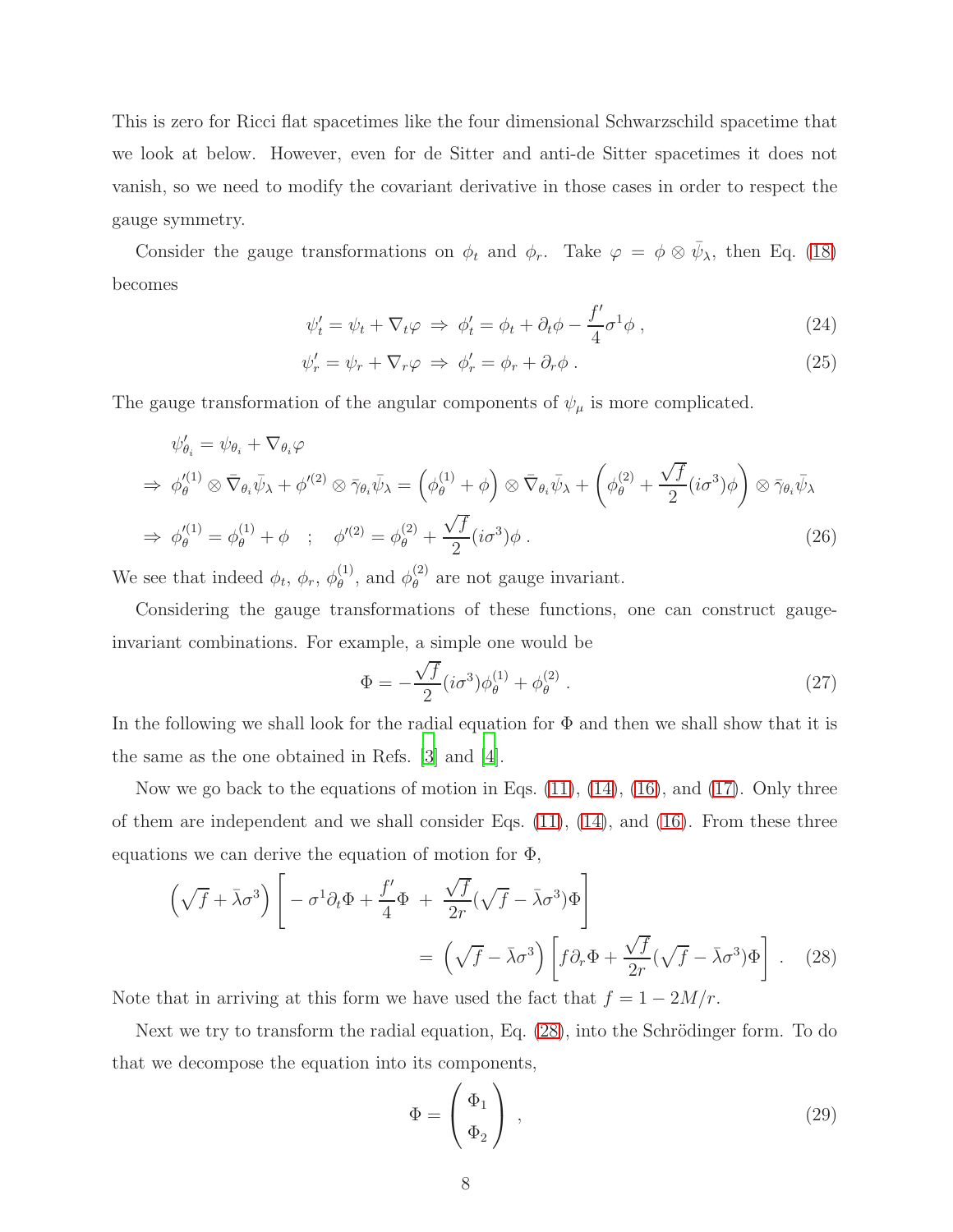and Eq. [\(28\)](#page-7-0) becomes two equations

<span id="page-8-0"></span>
$$
\left(\frac{\sqrt{f}-\bar{\lambda}}{\sqrt{f}+\bar{\lambda}}\right)f\partial_r\Phi_1 - \frac{f'}{4}\Phi_1 - \frac{\sqrt{f}}{r}\left(\frac{\sqrt{f}-\bar{\lambda}}{\sqrt{f}+\bar{\lambda}}\right)\bar{\lambda}\Phi_1 = i\omega\Phi_2 ,\qquad (30)
$$

$$
\left(\frac{\sqrt{f} + \bar{\lambda}}{\sqrt{f} - \bar{\lambda}}\right) f \partial_r \Phi_2 - \frac{f'}{4} \Phi_2 + \frac{\sqrt{f}}{r} \left(\frac{\sqrt{f} + \bar{\lambda}}{\sqrt{f} - \bar{\lambda}}\right) \bar{\lambda} \Phi_2 = i\omega \Phi_1 ,
$$
\n(31)

where we assume the time dependence of the fields is  $e^{-i\omega t}$ .

To further simplify the equations we make the following transformation,

$$
\tilde{\Phi}_1 = \left(\frac{f^{1/4}}{\sqrt{f} + \bar{\lambda}}\right) \Phi_1 \quad ; \quad \tilde{\Phi}_2 = \left(\frac{f^{1/4}}{\sqrt{f} - \bar{\lambda}}\right) \Phi_2 \,. \tag{32}
$$

Then Eqs. [\(30\)](#page-8-0) and [\(31\)](#page-8-0) become

<span id="page-8-1"></span>
$$
\left(\frac{d}{dr_*} - W\right)\tilde{\Phi}_1 = i\omega\tilde{\Phi}_2 \quad ; \quad \left(\frac{d}{dr_*} + W\right)\tilde{\Phi}_2 = i\omega\tilde{\Phi}_1 \,, \tag{33}
$$

with  $d/dr_* = f d/dr$  and

$$
W = \frac{|\bar{\lambda}|\sqrt{f}}{r} \left(\frac{\bar{\lambda}^2 - 1}{\bar{\lambda}^2 - f}\right) = \frac{\left(j - \frac{1}{2}\right)\left(j + \frac{1}{2}\right)\left(j + \frac{3}{2}\right)\sqrt{f}}{r\left[\left(j + \frac{1}{2}\right)^2 - f\right]},
$$
\n(34)

where for convenience we have written  $|\bar{\lambda}| = j + 1/2$  with  $j = 3/2, 5/2, \dots$ .

Eq.  $(33)$  is in the form of the so-called SUSY quantum mechanics  $[25]$  with W being the superpotential. Now we can construct two Schrödinger-like equations,

<span id="page-8-3"></span>
$$
-\frac{d^2}{dr_*^2}\tilde{\Phi}_1 + V_1\tilde{\Phi}_1 = \omega^2\tilde{\Phi}_1 \quad ; \quad -\frac{d^2}{dr_*^2}\tilde{\Phi}_2 + V_2\tilde{\Phi}_2 = \omega^2\tilde{\Phi}_2 \,, \tag{35}
$$

where the isospectral potentials are

$$
V_{1,2} = \pm f \frac{dW}{dr} + W^2 \,. \tag{36}
$$

More explicitly,

<span id="page-8-2"></span>
$$
V_{1,2} = \frac{\left(j - \frac{1}{2}\right)\left(j + \frac{1}{2}\right)\left(j + \frac{3}{2}\right)\sqrt{1 - \frac{2M}{r}}}{r^2\left[\left(j - \frac{1}{2}\right)\left(j + \frac{3}{2}\right) + \frac{2M}{r}\right]^2} \times \left[\pm \frac{2M^2}{r^2} + \left(j - \frac{1}{2}\right)\left(j + \frac{3}{2}\right)\left(\left(j + \frac{1}{2}\right)\sqrt{1 - \frac{2M}{r}} \pm \frac{3M}{r} \mp 1\right)\right].
$$
 (37)

 $V_1$  is the same potential obtained in [\[3](#page-19-2), [4](#page-19-3)]. To see the behavior of  $V_1$  for various values of j we have plotted them in Fig. [1](#page-9-0) for  $j = 3/2$  to 11/2. They are similar to the barrier potentials of perturbations of other spins [\[10,](#page-19-9) [26\]](#page-20-10).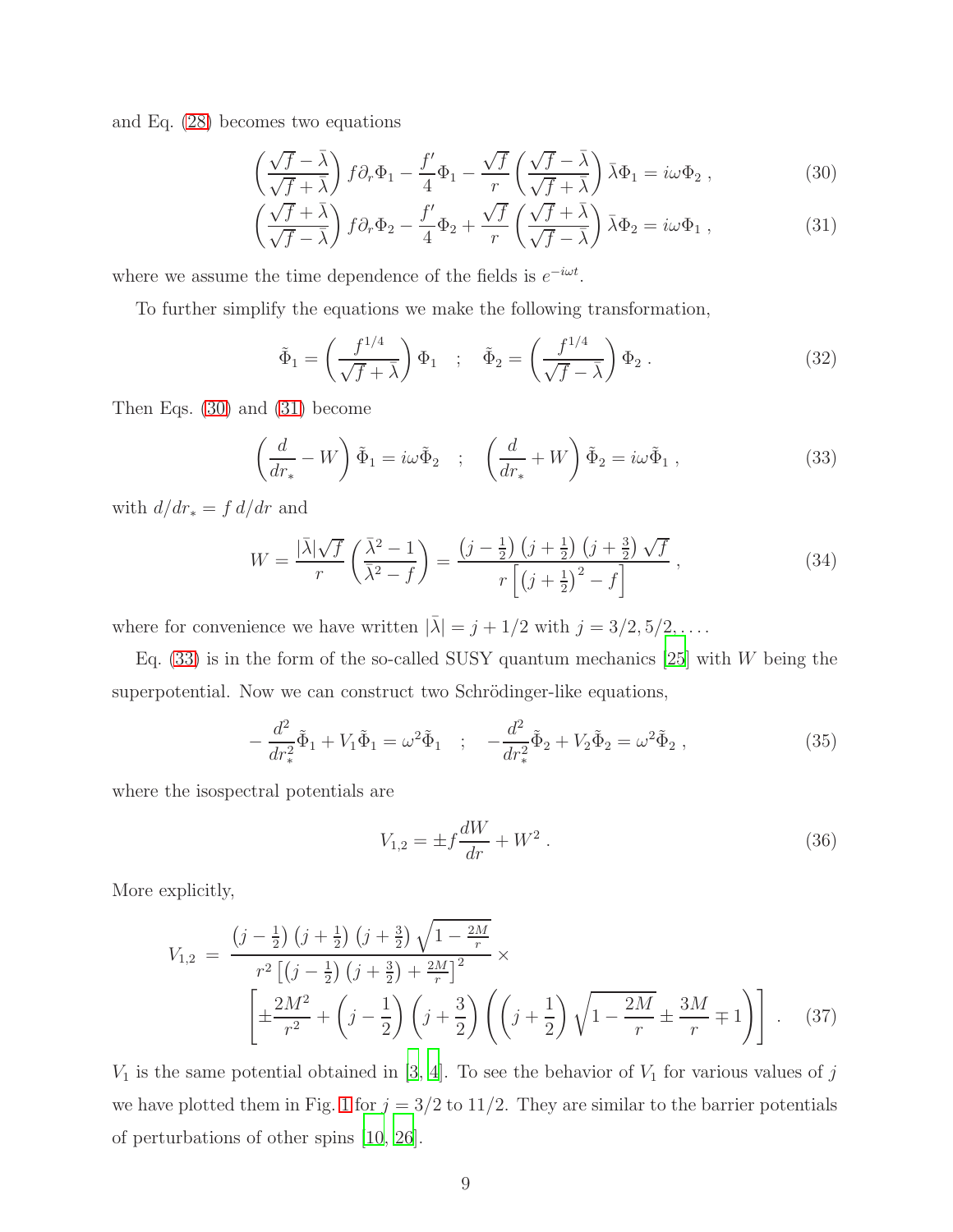

<span id="page-9-0"></span>FIG. 1: Effective potentials of the gravitino field with  $j = 3/2$  to  $j = 11/2$ .

### IV. QUASINORMAL MODES

In this section we consider the QNMs corresponding to the potential  $V_1$  for the gravitino in a Schwarzschild spacetime. For notational simplicity, we shall write  $V$  instead of  $V_1$ . The calculation of the QNM frequencies was pioneered by Chandrasekhar and Detweiler [\[11\]](#page-19-10) using numerical methods. Due to the particular boundary conditions for a QNM, the numerical code is not easy to implement. In order to obtain the QNM frequencies in a more efficient manner, other semi-analytical methods have been devised, notably the continued fraction [\[12](#page-19-11)] and WKB methods [\[13,](#page-19-12) [14\]](#page-19-13).

Up until recently, the WKB method has perhaps been the most popular method to evaluate the black hole QNM frequencies. The method was put forth by Schutz and Will [\[13\]](#page-19-12), then extended to third order by Iyer and Will [\[14](#page-19-13)], and even to sixth order by Konoplya [\[27\]](#page-20-11). In fact, the lowest order in the WKB approximation can be viewed as the large angular momentum limit [\[28\]](#page-20-12), that is, the large  $j$  limit in the potential of Eq. [\(37\)](#page-8-2). In this limit, the QNM frequencies are given by the formula

$$
\omega^2 \approx V_0 - i(n + \frac{1}{2})(-2V_0'')^{1/2},\qquad(38)
$$

where  $n = 0, 1, 2, \ldots$  is the mode number and  $V_0$  is the maximum of the potential. For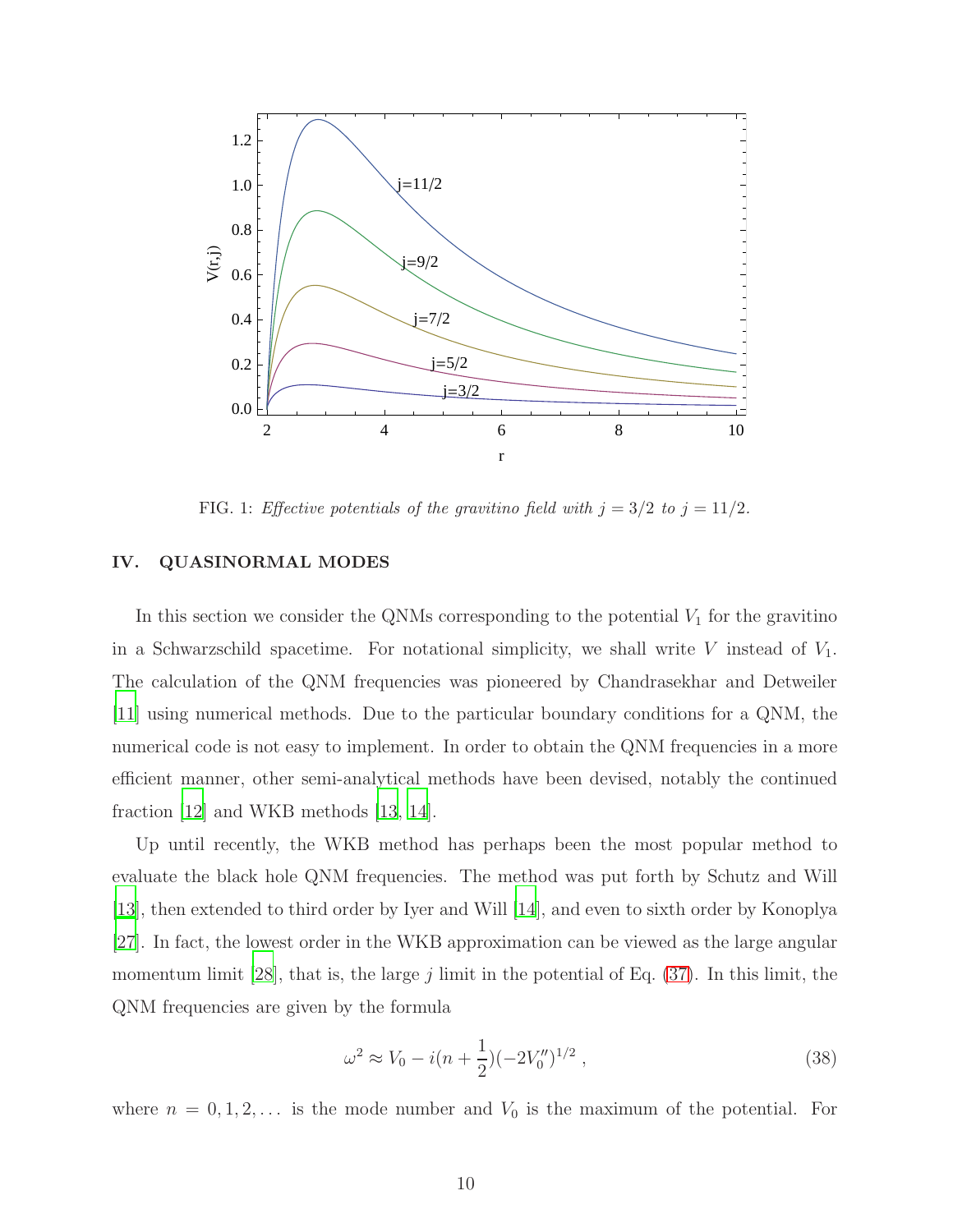$j \to \infty$ , the potential becomes

$$
V|_{j\to\infty} \approx \frac{j^2}{r^2} \left( 1 - \frac{2}{r} \right). \tag{39}
$$

Note that from here on we shall take  $M = 1$ . The maximum of the potential in this limit is located at  $r = 3$ . Hence,

$$
V_0|_{j\to\infty} = \frac{j^2}{27} \quad ; \quad V_0''|_{j\to\infty} = -\frac{2j^2}{729} \,. \tag{40}
$$

The QNM frequencies in this limit are therefore

$$
\omega|_{j\to\infty} = \frac{1}{3\sqrt{3}} \left[ j - i(n + \frac{1}{2}) \right] . \tag{41}
$$

To obtain the QNM frequencies in small values of  $j$ , especially the fundamental ones, it is necessary to go higher orders in the WKB approximation. Using the formula put forth in Ref. [\[14](#page-19-13)] for third order and in Ref. [\[27\]](#page-20-11) for sixth order of the WKB approximation, we have evaluated the frequencies for  $j = 3/2$  to 13/2, and with  $n \leq l$   $(l = j - 3/2)$  since the WKB approximation is known to be accurate for low-lying modes. These values are listed in Table [I](#page-11-0) and can be compared with the ones given recently in Ref. [\[16\]](#page-20-1).

In a series of papers [\[15](#page-20-0), [22](#page-20-7)[–24](#page-20-8)] we have developed a new semi-analytic method to evaluate the QNM frequencies called the asymptotic iteration method (AIM) as an alternative to the WKB approach. To implement the AIM approach in Eq.  $(35)$ , we first make a coordinate transformation  $y^2 = 1 - 1/r$ , so that the region  $1 < r < \infty$  is now in a compact one  $0 < y < 1$ . Then we extract the asymptotic behaviors of  $\tilde{\Phi}_1$  and write

$$
\tilde{\Phi}_1 = y^{-i\omega} (1 - y^2)^{-2i\omega} e^{2i\omega/(1 - y^2)} \chi(y) \,. \tag{42}
$$

The function  $\chi(y)$  satisfies the equation

<span id="page-10-0"></span>
$$
\chi''(y) = \lambda_0 \chi'(y) + s_0(y) , \qquad (43)
$$

where

$$
\lambda_0 = \frac{8i\omega(1 - 4y^2 + 2y^4)}{y(1 - y^2)^2} - \frac{1 - 5y^2}{y(1 - y^2)},
$$
\n(44)

$$
s_0 = -\frac{64\omega^2(2-y^2)}{(1-y^2)^2} - \frac{32i\omega}{1-y^2} + \frac{(2j-1)(2j+1)(2j+3)[(2j+1)-2y]^2[1+(2j+1)y+y^2]}{y(1-y^2)^2[(1-4j-4j^2)+4y^2-2y^4]^2}.
$$
 (45)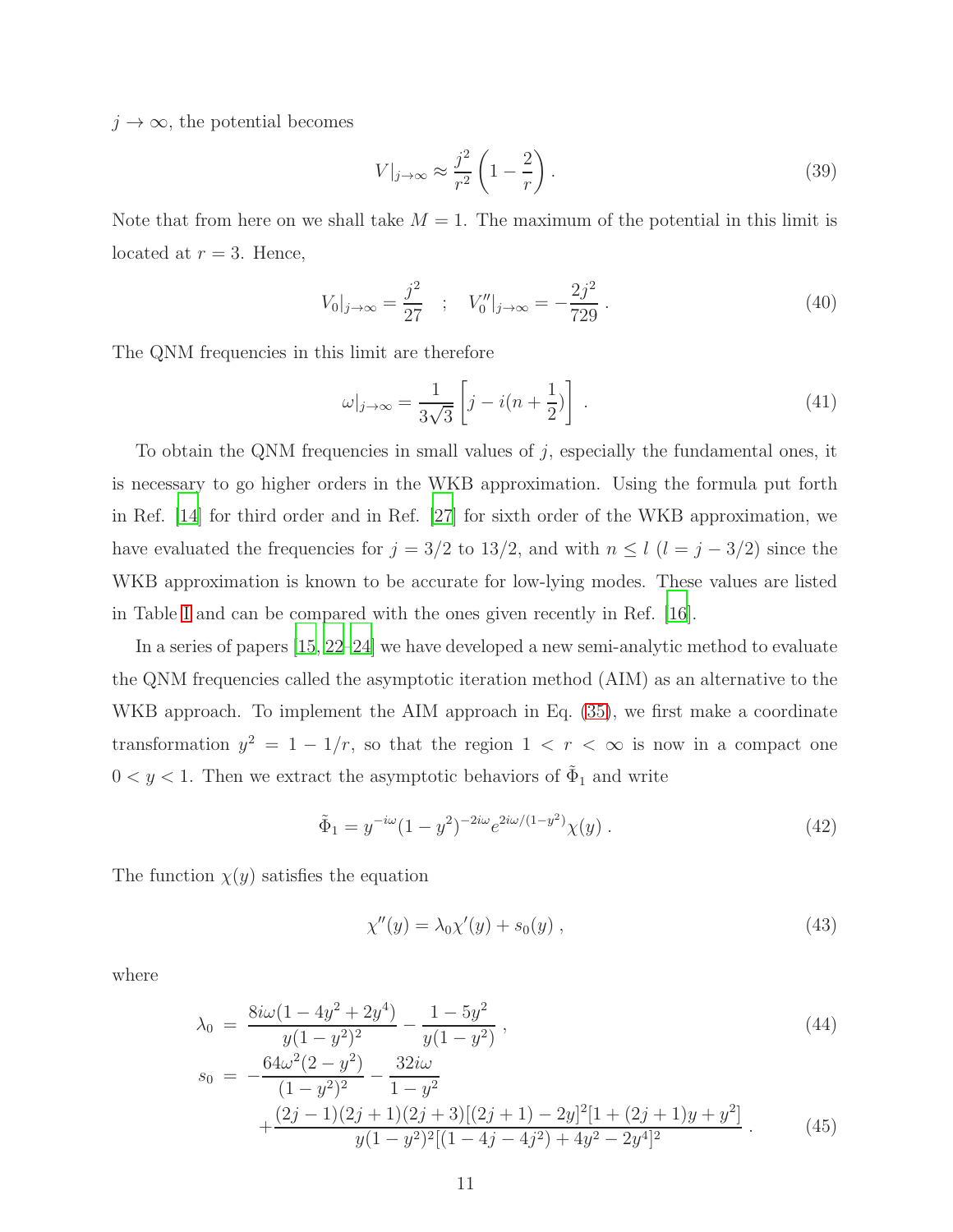<span id="page-11-0"></span>

|                  |                | <b>WKB</b>         |                                                                    | <b>AIM</b>                                |
|------------------|----------------|--------------------|--------------------------------------------------------------------|-------------------------------------------|
| $\boldsymbol{l}$ | $\overline{n}$ | 3rd Order          | 6th Order                                                          | 150 iterations                            |
| $\overline{0}$   | 0              |                    | $0.3087 - 0.0902i  0.3113 - 0.0902i 0.3108 - 0.0899i$              |                                           |
| $\mathbf{1}$     | $\theta$       |                    | $0.5295 - 0.0938i \mid 0.5300 - 0.0938i \mid 0.5301 - 0.0937i$     |                                           |
| $\mathbf{1}$     | $\mathbf{1}$   |                    | $0.5103 - 0.2858i \mid 0.5114 - 0.2854i \mid 0.5119 - 0.2863i$     |                                           |
| $\overline{2}$   | $\overline{0}$ |                    | $0.7346 - 0.0949i \times 0.7348 - 0.0949i \times 0.7348 - 0.0949i$ |                                           |
| $\overline{2}$   | 1              |                    | $0.7206 - 0.2870i \cdot  0.7210 - 0.2869i \cdot  0.7211 - 0.2871i$ |                                           |
| $\overline{2}$   | $\overline{2}$ |                    | $0.6960 - 0.4844i[0.6953 - 0.4855i[0.6892 - 0.4834i]$              |                                           |
| 3                | 0              |                    | $0.9343 - 0.0954i \, 0.9344 - 0.0954i \, 0.0344 - 0.0954i$         |                                           |
| 3                | 1              | $0.9233 - 0.2876i$ |                                                                    | $0.9235 - 0.2876i \  0.9235 - 0.2876i \ $ |
| 3                | $\overline{2}$ |                    | $0.9031 - 0.4835i \times 0.9026 - 0.4840i \times 0.9026 - 0.4840i$ |                                           |
| $\overline{3}$   | 3              |                    | $0.8759 - 0.6835i \times 0.8733 - 0.6870i \times 0.8733 - 0.6870i$ |                                           |
| $\overline{4}$   | 0              |                    | $1.1315 - 0.0956i \mid 1.1315 - 0.0956i \mid 1.1315 - 0.0956i$     |                                           |
| $\overline{4}$   | 1              |                    | 1.1224 - 0.2879i 1.1225 - 0.2879i 1.1225 - 0.2879i                 |                                           |
| $\overline{4}$   | $\overline{2}$ |                    | $1.1053 - 0.4828i   1.1050 - 0.4831i   1.1050 - 0.4831i$           |                                           |
| $\overline{4}$   | 3              |                    | $1.0817 - 0.6812i   1.0798 - 0.6830i     1.0798 - 0.6830i$         |                                           |
| 4                | 4              |                    | $1.0530 - 0.8828i \mid 1.0485 - 0.8891i \mid 1.0485 - 0.8891i$     |                                           |
| $\overline{5}$   | $\theta$       | $1.3273 - 0.0958i$ | $1.3273 - 0.0958i$                                                 | 1.3273 - 0.0958i                          |
| $\overline{5}$   | $\mathbf{1}$   |                    | $1.3196 - 0.2881i   1.3196 - 0.2881i   1.3196 - 0.2881i$           |                                           |
| $\overline{5}$   | $\overline{2}$ | $1.3048 - 0.4824i$ |                                                                    | $1.3045 - 0.4826$ i $  1.3046 - 0.4826$ i |
| $\overline{5}$   | 3              | $1.2839 - 0.6795i$ | $1.2826 - 0.6805i$                                                 | $1.2826 - 0.6805i$                        |
| 5 <sup>1</sup>   | 4              |                    | 1.2582 - 0.8794i 1.2548 - 0.8832i  1.2548 - 0.8832i                |                                           |
|                  | $5\,5$         |                    | 1.2284 - 1.0821i 1.2221 - 1.0915i  1.2221 - 1.0915i                |                                           |

TABLE I: Low-lying  $(n \leq l, \text{ with } l = j - 3/2)$  gravitino quasinormal mode frequencies using the WKB and AIM methods.

The AIM procedure can now be applied to Eq. [\(43\)](#page-10-0) and the result obtained after 150 iterations are tabulated in Table [I.](#page-11-0) One can see that the results are definitely better than the third order WKB and are comparable with the sixth order WKB and the prony results in Ref. [\[16](#page-20-1)].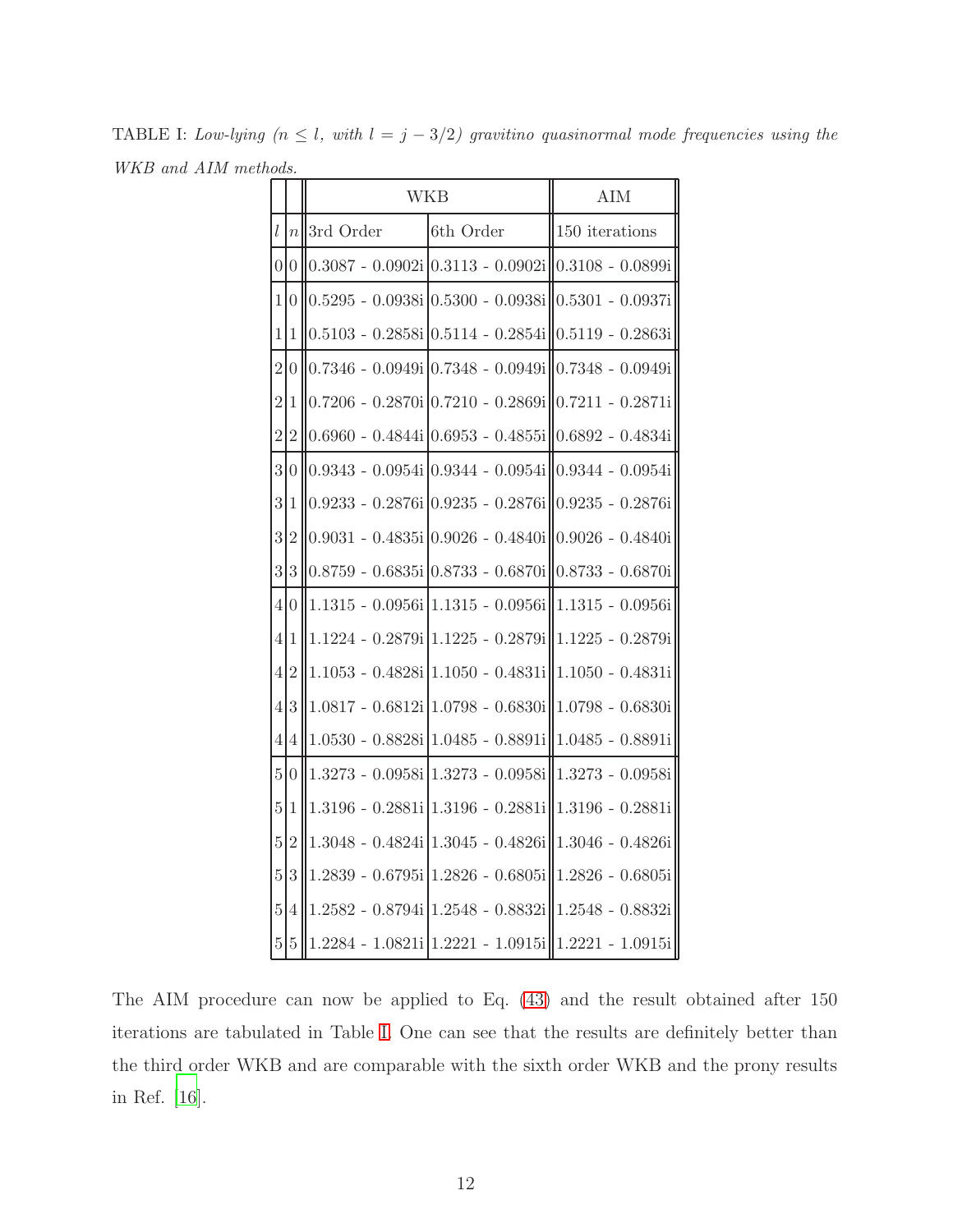#### V. ABSORPTION PROBABILITIES

For the low energy regime analytic formula of the absorption probability in the scattering of gravitinos can be obtained using the Unruh approximation method [\[29](#page-20-13)]. On the other hand, for the more general energy regimes we shall use the WKB approximation, especially the one developed by Iyer and Will [\[14](#page-19-13)].

To implement the Unruh method we begin with the potential in Eq. [\(37\)](#page-8-2). We shall consider three regions: (I) Near horizon where  $f(r) \rightarrow 0$ , (II) Central region where the potential is much larger than the energy with  $V(r) \gg \omega$ , and (III) Far from the black hole where  $f(r) \rightarrow 1$ . Approximated solutions are obtained for these regions separately and then the unknown coefficients are determined by matching these solutions at the boundary regions.

In the first region,  $f(r) \rightarrow 0$ , Eq. [\(35\)](#page-8-3) becomes

$$
\left(\frac{d^2}{dr_*^2} + \omega^2\right)\tilde{\Phi}_{\rm I} = 0\ .\tag{46}
$$

With the ingoing boundary condition near the event horizon, the solution goes like

$$
\tilde{\Phi}_{\mathcal{I}} = A_{\mathcal{I}} e^{-i\omega r_*}.\tag{47}
$$

Next, in the region  $V(r) \gg \omega$ , Eq. [\(35\)](#page-8-3) becomes

<span id="page-12-0"></span>
$$
\left(\frac{d}{dr_*} + W\right) \left(\frac{d}{dr_*} - W\right) \tilde{\Phi}_{II} = 0.
$$
\n(48)

Defining  $H$  as

<span id="page-12-3"></span>
$$
H = \left(\frac{d}{dr_*} - W\right)\tilde{\Phi}_{\rm II} \,,\tag{49}
$$

Eq. [\(48\)](#page-12-0) transforms into a first-order differential equation

<span id="page-12-1"></span>
$$
\left(\frac{d}{dr_*} + W\right)H = 0\ .
$$
\n(50)

The solution of Eq. [\(50\)](#page-12-1) is given

<span id="page-12-2"></span>
$$
H = B_{II} \left( \frac{1 + \sqrt{f}}{1 - \sqrt{f}} \right)^{j + \frac{1}{2}} \left( \frac{j + \frac{1}{2} - \sqrt{f}}{j + \frac{1}{2} + \sqrt{f}} \right) . \tag{51}
$$

Inserting Eq. [\(51\)](#page-12-2) into Eq. [\(49\)](#page-12-3), we will have a first order differential equation of  $\tilde{\Phi}_{II}$ , and the solution goes like

$$
\tilde{\Phi}_{II} = A_{II} \left( \frac{1 + \sqrt{f}}{1 - \sqrt{f}} \right)^{j + \frac{1}{2}} \left( \frac{j + \frac{1}{2} - \sqrt{f}}{j + \frac{1}{2} + \sqrt{f}} \right) + B_{II} \Psi , \qquad (52)
$$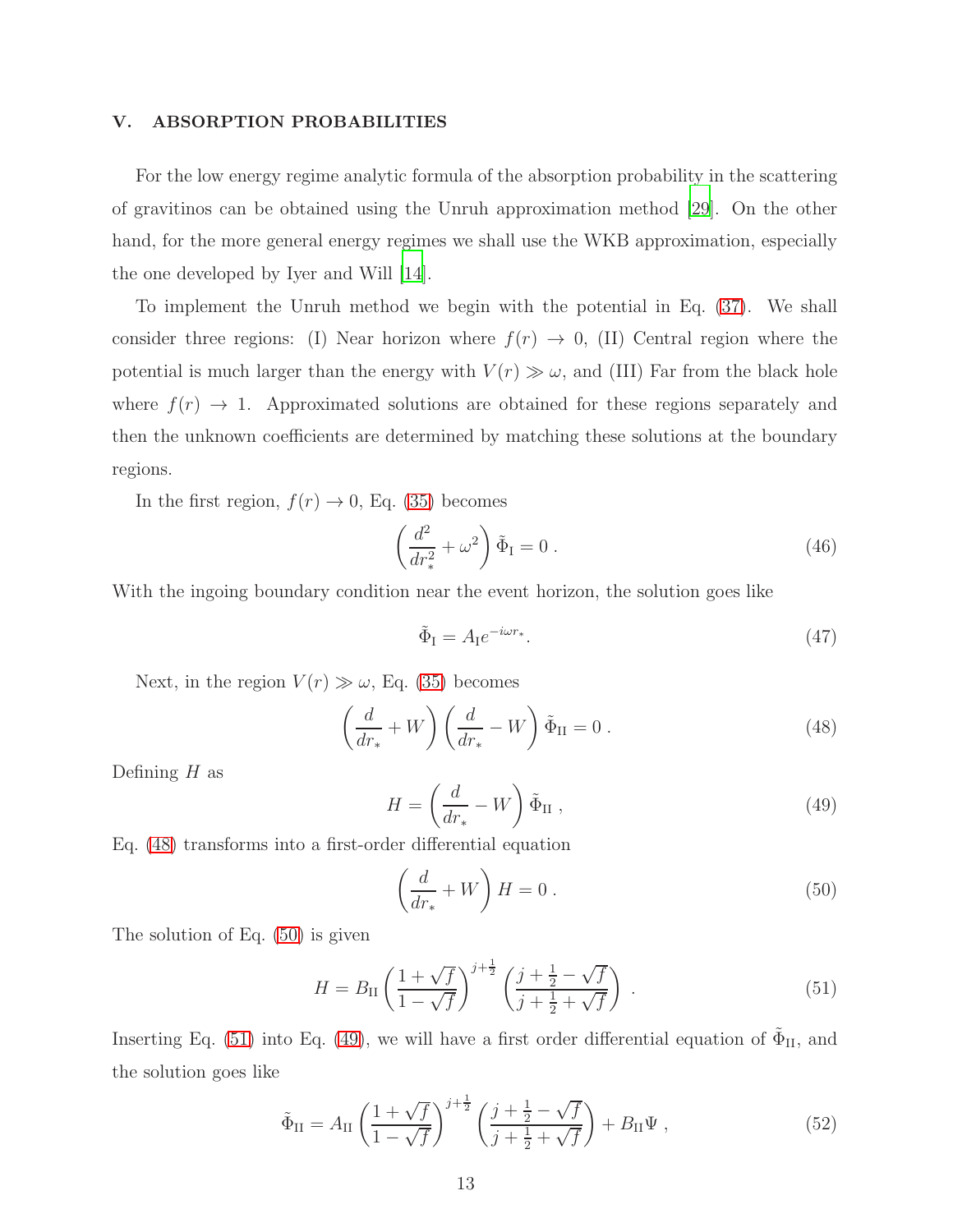where  $\Psi$  is

$$
\Psi = \left(\frac{1+\sqrt{f}}{1-\sqrt{f}}\right)^{j+\frac{1}{2}} \left(\frac{j+\frac{1}{2}-\sqrt{f}}{j+\frac{1}{2}+\sqrt{f}}\right) \left[\int^r \frac{1}{f} \left(\frac{1-\sqrt{f}}{1+\sqrt{f}}\right)^{2j+1} \left(\frac{j+\frac{1}{2}+\sqrt{f}}{j+\frac{1}{2}-\sqrt{f}}\right)^2 dr'\right].
$$
 (53)

In the region where  $f(r) \rightarrow 1$ , Eq. [\(35\)](#page-8-3) becomes

$$
\frac{d^2}{dr^2}\tilde{\Phi}_{\rm III} - \left[\frac{(j^2 - \frac{1}{4})}{r^2} - \omega^2\right]\tilde{\Phi}_{\rm III} = 0.
$$
\n(54)

Note that in this region  $r_* \sim r$ , the solution will be expressed in terms of Bessel functions as

$$
\tilde{\Phi}_{\text{III}} = A_{\text{III}} \sqrt{r} J_j \left(\omega r\right) + B_{\text{III}} \sqrt{r} N_j \left(\omega r\right) \,. \tag{55}
$$

Letting the incoming part of  $\tilde{\Phi}_{III}$  to have unit amplitude at  $r \to \infty$ , we have the relation between  $A_{\text{III}}$  and  $B_{\text{III}}$  which reads

$$
A_{\rm III} + iB_{\rm III} = \sqrt{2\pi\omega} \ . \tag{56}
$$

Matching the solutions in regions I and II and also the solutions in regions II and III, one can obtain the absorption probability as [\[29](#page-20-13), [30\]](#page-20-14)

$$
|A_j(\omega)|^2 = 4\pi C^2 \omega^{2j+1} \left(1 + \pi C^2 \omega^{2j+1}\right)^{-2} \approx 4\pi C^2 \omega^{2j+1} ,\qquad (57)
$$

for small  $\omega$ , where

$$
C = \frac{1}{2^{2j+1}\Gamma(j+1)} \left(\frac{j+\frac{3}{2}}{j-\frac{1}{2}}\right) ,\qquad(58)
$$

and  $\Gamma$  is the gamma function.

To evaluate the absorption probabilities for the whole energy range we adopt the WKB approximation. To implement the method it is convenient to change variable to  $x = \omega r$  and to take  $Q(x) = \omega^2 - V$ , where Eq. [\(35\)](#page-8-3) then becomes

$$
\left(\frac{d^2}{dx_*^2} + Q\right)\tilde{\Phi}_1 = 0.
$$
\n(59)

For energy  $\omega^2 \ll V$  the low energy absorption probabilities are given by the first order WKB approximation, which reads [\[31](#page-20-15)]

<span id="page-13-0"></span>
$$
|A_j(\omega)|^2 = \exp\left[-2\int_{x_1}^{x_2} \frac{dx'}{f(x')} \sqrt{-Q(x')}\right],
$$
\n(60)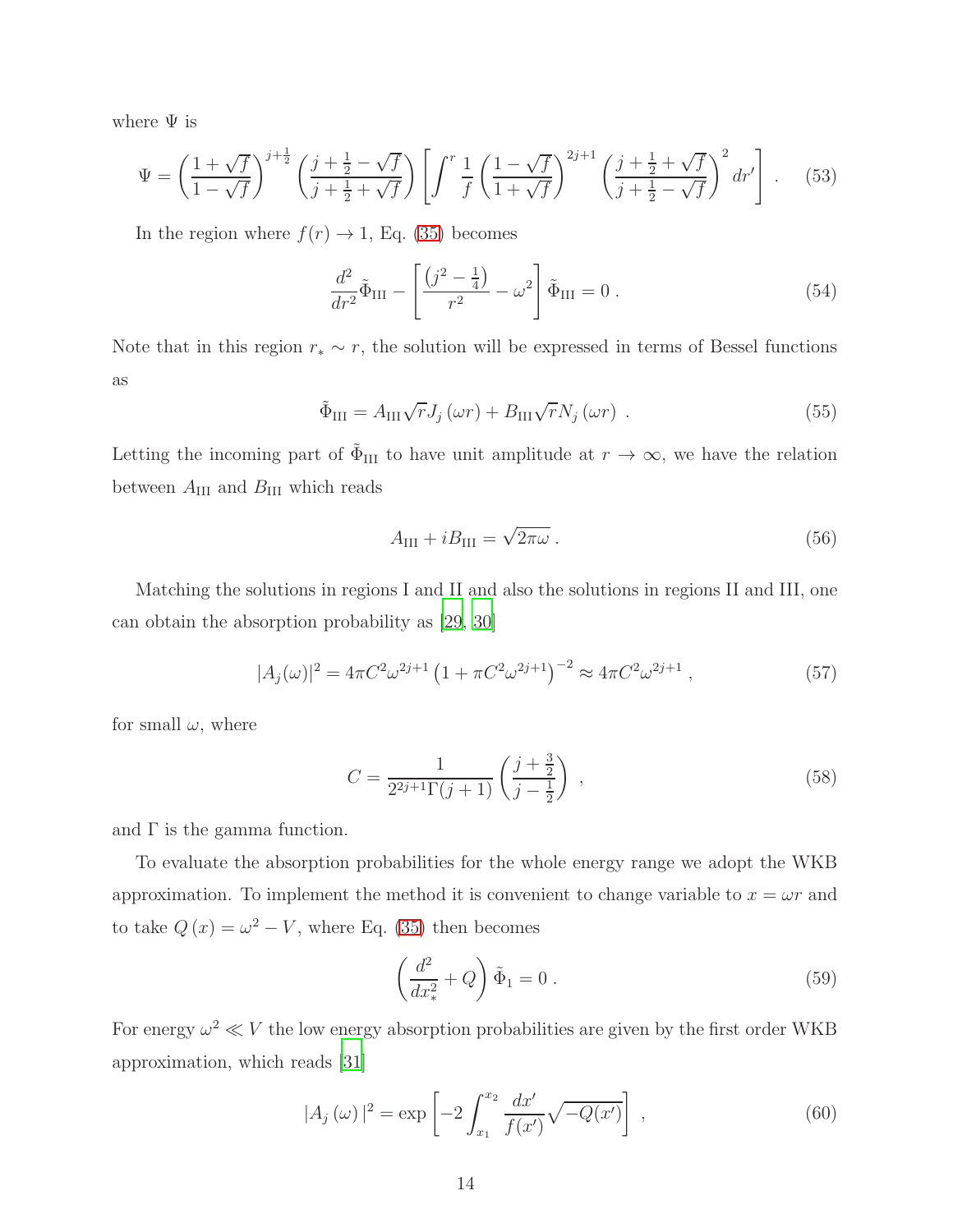where  $x_1$  and  $x_2$  are turning points where  $Q(x_1, x_2) = 0$  or  $V(x_1, x_2) = \omega^2$ , for a given energy  $\omega$  with potential V.

When  $\omega^2 \approx V$  the formula in Eq. [\(60\)](#page-13-0) will no longer be appropriate as the exponential goes to infinity. In this energy regime a suitable method to derive the absorption probabilities is by using the third order WKB approximation of Iyer and Will [\[14](#page-19-13)]. Using the same notation as in Ref. [\[32\]](#page-20-16), the absorption probability can be expressed as

<span id="page-14-0"></span>
$$
|A_j(\omega)|^2 = \frac{1}{1 + e^{2S(\omega)}},
$$
\n(61)

where

$$
S(\omega) = \pi k^{1/2} \left[ \frac{1}{2} z_0^2 + \left( \frac{15}{64} b_3^2 - \frac{3}{16} b_4 \right) z_0^4 \right] + \pi k^{1/2} \left[ + \left( \frac{1155}{2048} b_3^4 - \frac{315}{256} b_3^2 b_4 + \frac{35}{128} b_4^2 + \frac{35}{64} b_3 b_5 - \frac{5}{32} b_6 \right) z_0^6 \right] + \pi k^{-1/2} \left[ \left( \frac{3}{16} b_4 - \frac{7}{64} b_3^2 \right) \right] - \pi k^{-1/2} \left[ \left( \frac{1365}{2048} b_3^4 - \frac{525}{256} b_3^2 b_4 + \frac{85}{128} b_4^2 + \frac{85}{128} b_4^2 + \frac{95}{64} b_3 b_5 - \frac{25}{32} b_6 \right) z_0^2 \right], \quad (62)
$$

where  $z_0^2$ ,  $b_n$ , and k are defined by the components of the Taylor series in expanding  $Q(x)$ near its peak at  $x_0$ ,

$$
Q = Q_0 + \frac{1}{2}Q_0''z^2 + \sum_{n=3} \frac{1}{n!} \left(\frac{d^n Q}{dx^n}\right)_0 z^n
$$
  

$$
\equiv k \left[z^2 - z_0^2 + \sum_{n=3} b_n z^n\right],
$$
 (63)

and

$$
z = x - x_0 \quad ; \quad z_0^2 \equiv -2 \frac{Q_0}{Q_0''}
$$

$$
k \equiv \frac{1}{2} Q_0'' \quad ; \quad b_n \equiv \left(\frac{2}{n! Q_0''}\right) \left(\frac{d^n Q}{dx^n}\right)_0.
$$
(64)

The subscript 0 represents the maximum of Q and the primes denote derivatives.

The absorption probabilities given by Eq. [\(61\)](#page-14-0) from  $j = 3/2$  to 11/2, and are presented in Fig. [2.](#page-15-0) They are plotted as a function of energy  $\omega$ . As the parameter j is increased from  $3/2$ to 11/2, the absorption probabilities shift to the right, and all the absorption probabilities approach 1 as the energy becomes large, that is, in the high energy regime, as expected.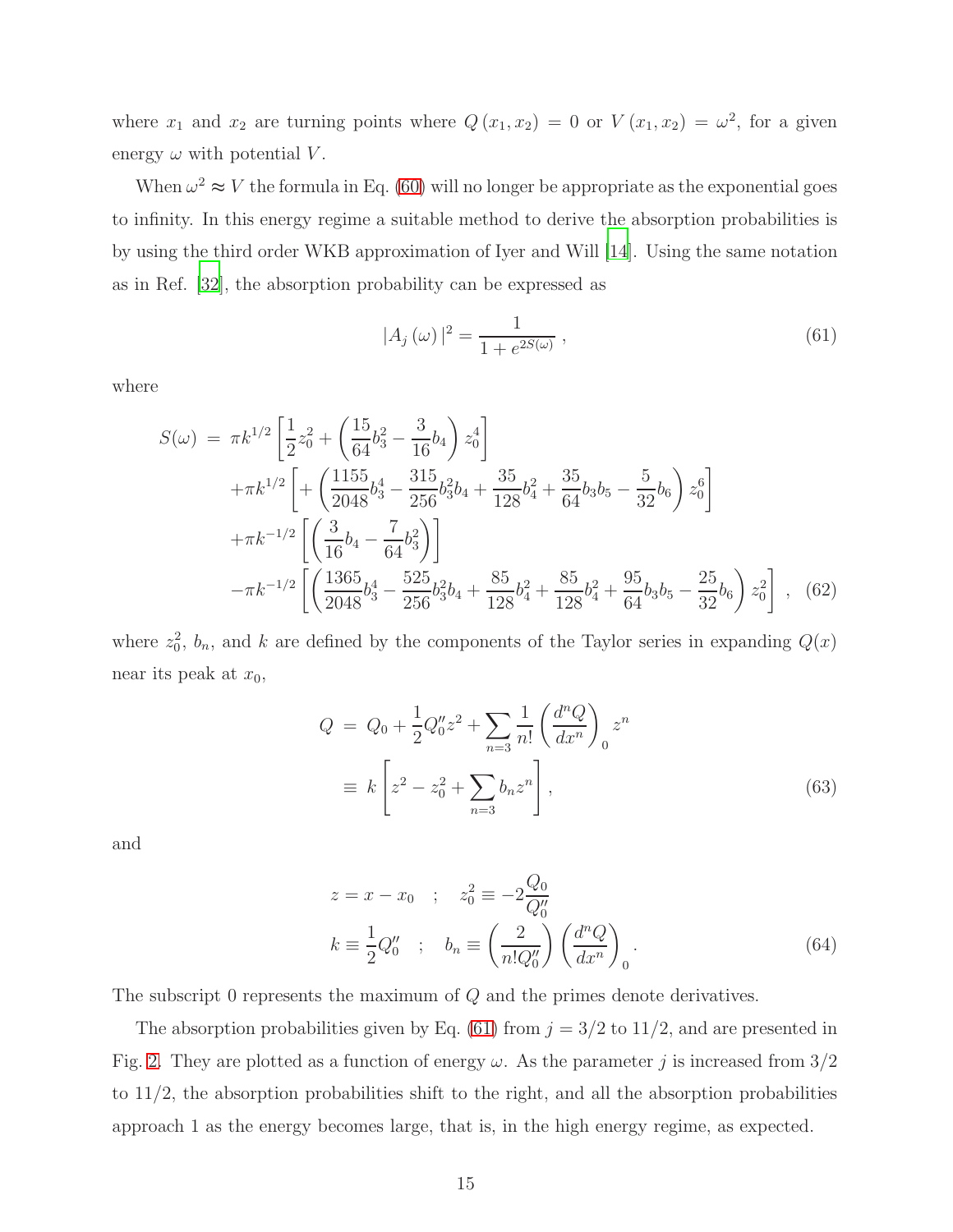

<span id="page-15-0"></span>FIG. 2: Absorption probabilities by the WKB approximation for  $j = 3/2$  to  $11/2$ .

### VI. CONCLUSIONS AND DISCUSSIONS

In this paper we have introduced a novel method to deal with the spin- $3/2$ , or the gravitino, fields in spherically symmetric spacetimes. Our method can be readily extended to higher dimensions, in contrast to the Newman-Penrose formalism which is more specific to four dimensions. In this method we considered the eigenspinor-vectors on higher-dimensional spheres. Actually the eigenspinor-vectors of the Dirac operator in higher-dimensional maximally symmetric spaces is an interesting topic of its own. Along the same lines as the work done by Camporesi and Higuchi [\[33\]](#page-20-17), for the case of the eigenspinors, one can obtain the spinor-vector eigenfunctions, their eigenvalues and degeneracies on spheres as well as on hyperbolic spaces. Work in this direction is in progress.

With the help of these eigenspinor-vectors it is possible to consider spherically symmetric spacetimes in higher dimensions. As we have mentioned earlier, with the addition of the spin-3/2 fields, we can establish the QNM frequencies and the greybody factors in Hawking radiation processes for all spins in higher dimensional spherically symmetric black holes. This will be helpful in understanding the production and the evolution of possible collider produced TeV black holes [\[19](#page-20-4)].

Other than the higher dimensional Schwarzschild black holes one could apply our method to other spherically symmetric spacetimes like the Reissner-Nordstrom as well as the AdS-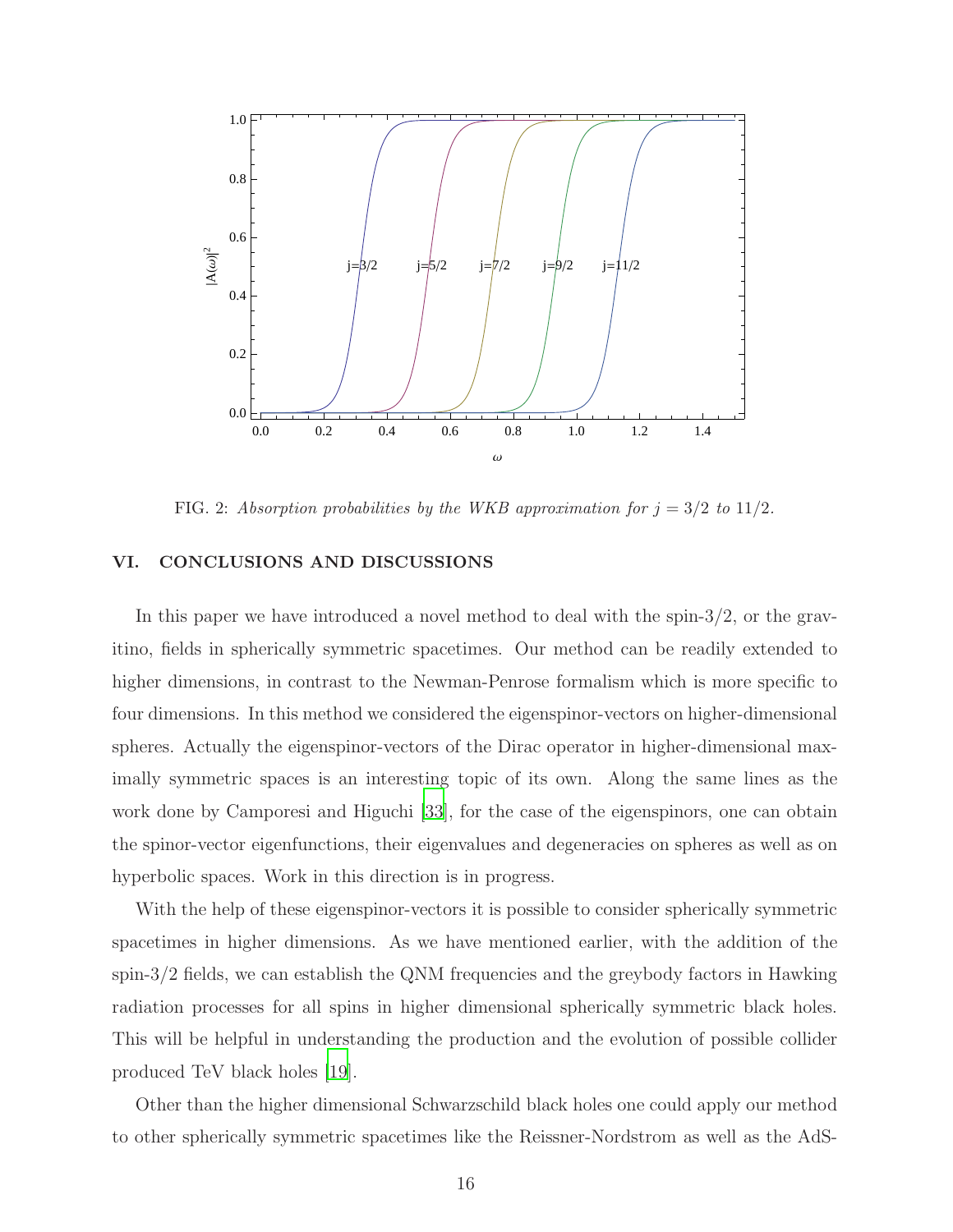and dS-black holes. For the charged black hole cases, especially the extremal ones, we could examine the behaviors of supersymmetric black holes. For example, in [\[17\]](#page-20-2) it is found that the asymptotic QNM frequencies are the same for spin-0,  $1/2$ , 1,  $3/2$  and 2 fields in the extremal case in four dimensions. It is therefore interesting to see if this holds for extremal black holes in higher dimensions.

Our method should also be useful in the study of properties of AdS black holes. These will be important in relation to the AdS/CFT correspondence [\[34\]](#page-20-18) to understand various finite temperature behaviors of the boundary conformal field theory [\[35](#page-20-19)]. We can examine the gravitino perturbations for the whole space outside the event horizon [\[36\]](#page-20-20), not just for the near horizon region. We shall also address this problem in a future work.

#### Acknowledgments

CHC and HTC are supported in part by the Ministry of Science and Technology, Taiwan, ROC under the Grants No. NSC102-2112-M-032-002-MY3, and by the National Center for Theoretical Sciences (NCTS). HTC would like to thank the hospitality of Prof. Kin-Wang Ng and the Theory Group of the Institute of Physics at the Academia Sinica, Republic of China, where part of this work was done. ASC is grateful to research supported in part by the National Research Foundation of South Africa (Grant No: 91549).

#### Appendix A: Eigenspinors and eigenspinor-vectors on the 2-sphere

The metric of a 2-sphere can be taken as

$$
ds^2 = \sin^2 \theta_2 d\theta_1^2 + d\theta_2^2 , \qquad (A1)
$$

where the zweibein are defined as

$$
e_{\mu}^{\ a} = \text{diag}(\sin \theta_2, 1) \quad ; \quad e_a^{\ \mu} = \text{diag}(1/\sin \theta_2, 1) \,. \tag{A2}
$$

Note that we have omitted the overbars for simplicity in this appendix.

The Dirac operator is given by

$$
\gamma^a \nabla_a \psi = \gamma^a e_a{}^\mu (\partial_\mu + \Gamma_\mu) \psi . \tag{A3}
$$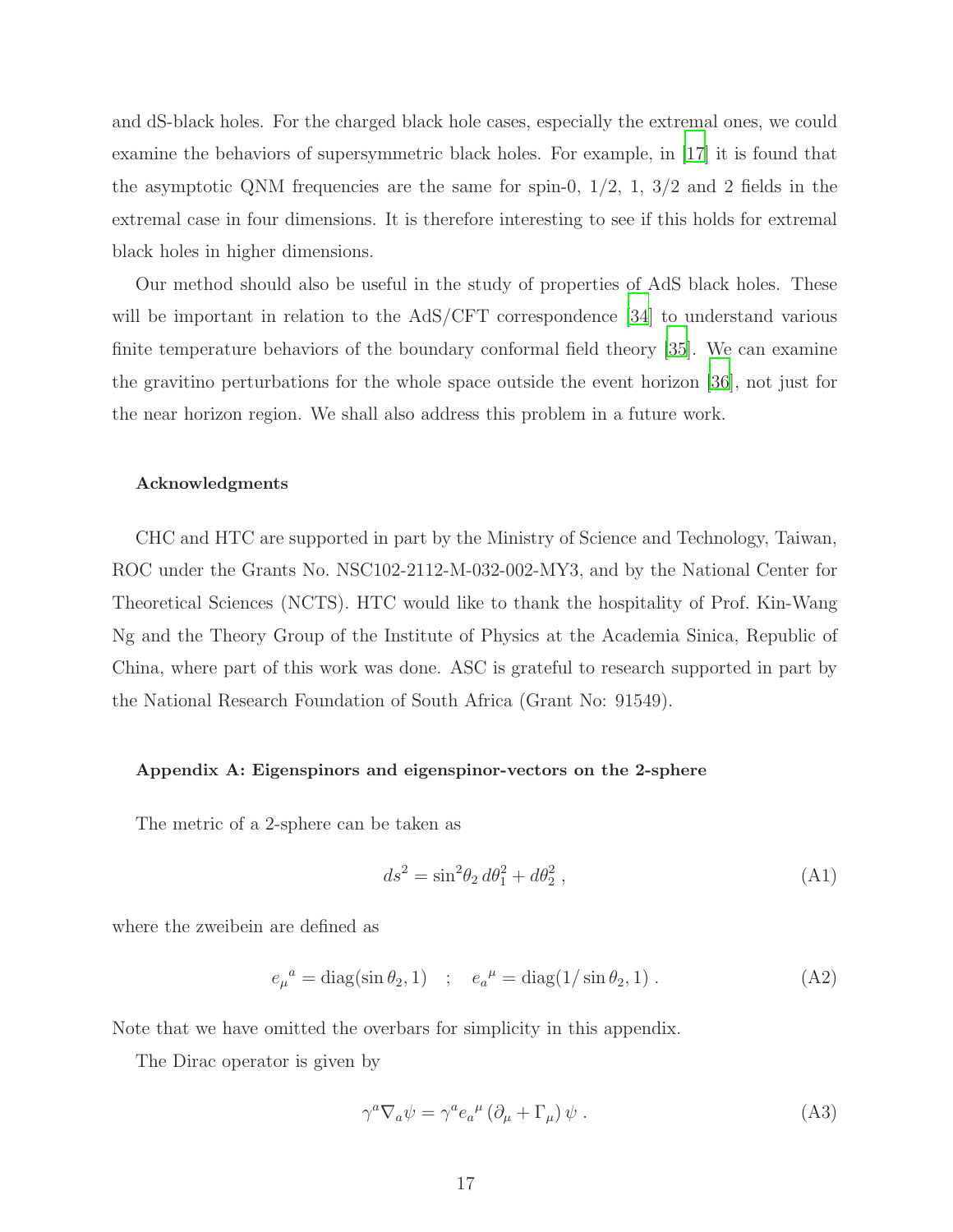In this metric the non-vanishing Christoffel symbols  $\Gamma^{\alpha}_{\mu\nu}$  and spin connections  $\Gamma_{\mu}$  are

$$
\Gamma^{\theta_1}_{\theta_1 \theta_2} = \cot \theta_2 \quad ; \quad \Gamma^{\theta_2}_{\theta_1 \theta_1} = -\sin \theta_2 \cos \theta_2 \,, \tag{A4}
$$

and

$$
\Gamma_{\theta_1} = \frac{i}{2} \cos \theta_2 \sigma^3 \quad ; \quad \Gamma_{\theta_2} = 0 \tag{A5}
$$

The Dirac matrices are chosen to be

$$
\gamma^{\theta_1} = -\left(\frac{1}{\sin \theta_2}\right) \sigma^2 \quad ; \quad \gamma^{\theta_2} = \sigma^1 \,, \tag{A6}
$$

where  $\sigma^i$  are the Pauli matrices.

Suppose we write the Dirac operator eigenspinor equation as

$$
\gamma^{\mu} \nabla_{\nu} \psi_{\lambda} = i \lambda \psi_{\lambda} \Rightarrow \left[ -\sigma^2 \frac{1}{\sin \theta_2} \partial_{\theta_1} + \sigma^1 \left( \partial_{\theta_2} + \frac{1}{2} \cot \theta_2 \right) \right] \psi_{\lambda} = i \lambda \psi_{\lambda} , \quad (A7)
$$

where  $i\lambda$  is the eigenvalue. Consider first the eigenvalue equation for  $\partial_{\theta_1}$ ,

$$
\partial_{\theta_1} \chi_m = im \chi_m , \qquad (A8)
$$

that is,  $\chi_m \sim e^{im\theta_1}$ . Note that for spinors one should get a sign change for a  $2\pi$  rotation in  $\theta_1$ . Therefore, the eigenvalues of m should be half-integers,

<span id="page-17-1"></span>
$$
m = \pm \frac{1}{2}, \pm \frac{3}{2}, \pm \frac{5}{2}, \cdots
$$
 (A9)

Going back to the eigenvalue equation for  $\psi_{\lambda}$ , we write

$$
\psi_{\lambda} = \begin{pmatrix} A_{\lambda}(\theta_2)\chi_m(\theta_1) \\ B_{\lambda}(\theta_2)\chi_m(\theta_1) \end{pmatrix} .
$$
\n(A10)

Putting this into the eigenvalue equation, we have the following set of equations,

$$
\left(\partial_{\theta_2} + \frac{1}{2}\cot\theta_2\right)A_{\lambda} + \frac{m}{\sin\theta_2}A_{\lambda} = i\lambda B_{\lambda},
$$

$$
\left(\partial_{\theta_2} + \frac{1}{2}\cot\theta_2\right)B_{\lambda} - \frac{m}{\sin\theta_2}B_{\lambda} = i\lambda A_{\lambda}.
$$
(A11)

These can be turned into second order equations. For example, for  $A_{\lambda}$  we have,

<span id="page-17-0"></span>
$$
\left[ \left( \partial_{\theta_2} + \frac{1}{2} \cot \theta_2 \right) - \frac{m}{\sin \theta_2} \right] \left[ \left( \partial_{\theta_2} + \frac{1}{2} \cot \theta_2 \right) + \frac{m}{\sin \theta_2} \right] A_{\lambda} = -\lambda^2 A_{\lambda} . \tag{A12}
$$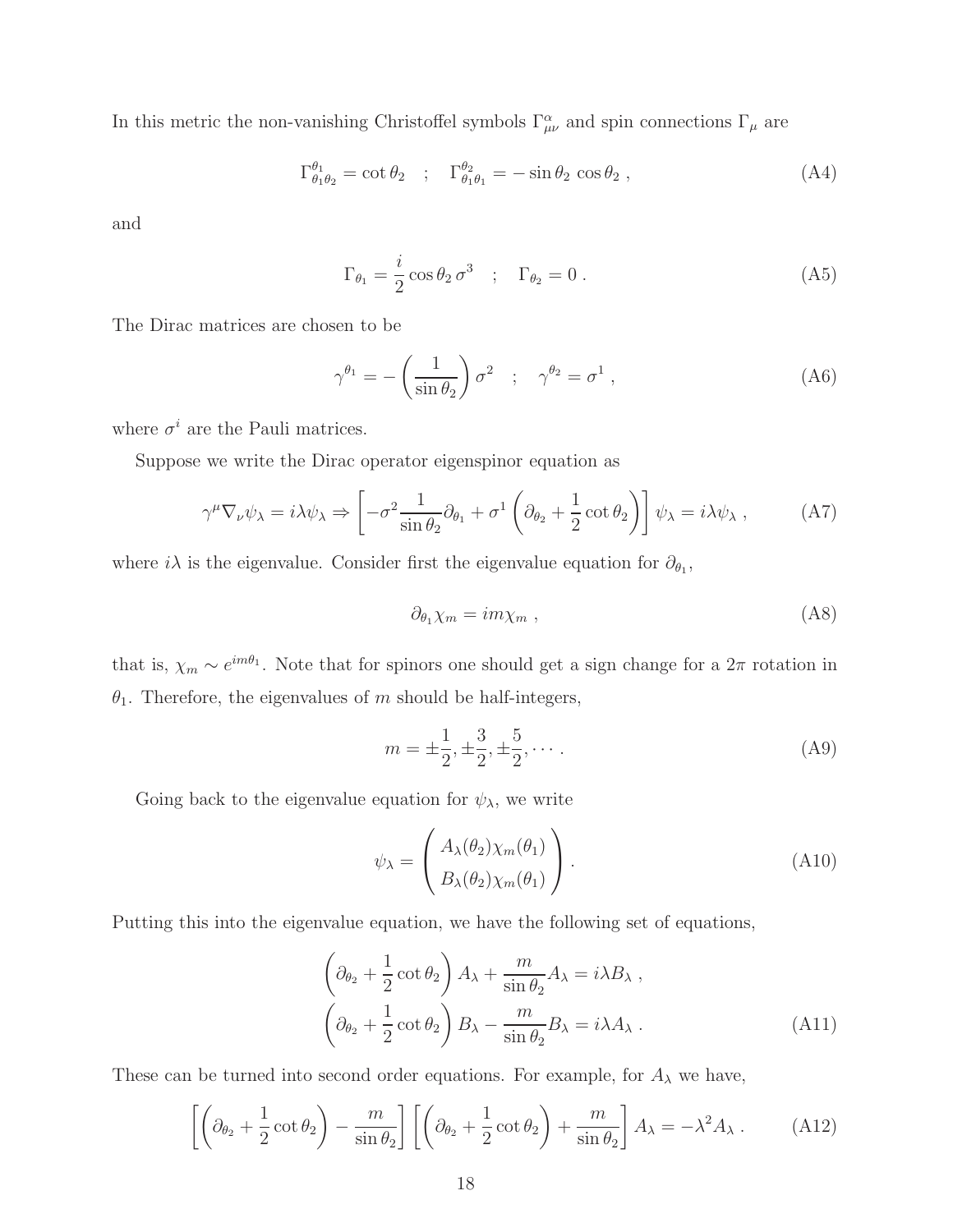This equation can be further simplified by defining

$$
A_{\lambda} = \left(\sin \theta_2\right)^{-1/2} u_{\lambda} \,. \tag{A13}
$$

Eq. [\(A12\)](#page-17-0) then becomes

$$
\frac{d^2 u_\lambda}{d\theta_2^2} + \left(\lambda^2 - \frac{m^2}{\sin^2 \theta_2} - \frac{m \cos \theta_2}{\sin^2 \theta_2}\right) u_\lambda = 0
$$
\n
$$
\Rightarrow \frac{d^2 u_\lambda}{d\theta_2^2} + \left[\frac{1 - 4\left(m + \frac{1}{2}\right)^2}{16 \sin^2 \frac{\theta_2}{2}} + \frac{1 - 4\left(m - \frac{1}{2}\right)^2}{16 \cos^2 \frac{\theta_2}{2}} + \lambda^2\right] u_\lambda = 0 \,, \tag{A14}
$$

with the solution [\[37](#page-20-21)]

$$
u_{\lambda} = \left(\sin\frac{\theta_2}{2}\right)^{\alpha+\frac{1}{2}} \left(\cos\frac{\theta_2}{2}\right)^{\beta+\frac{1}{2}} P_n^{(\alpha,\beta)}(\cos\theta_2) . \tag{A15}
$$

 $P_n^{(\alpha,\beta)}(\cos\theta_2)$  are the Jacobi polynomials with

$$
\alpha = \left| m + \frac{1}{2} \right| \quad ; \quad \beta = \left| m - \frac{1}{2} \right| \quad ; \quad n = \pm \lambda - \frac{\alpha + \beta + 1}{2} \,. \tag{A16}
$$

 $n = 0, 1, 2, \ldots$  for  $P_n^{(\alpha,\beta)}$  to be a polynomial, so that it is convergent in  $0 \le \theta_2 \le \pi$ . Hence, for the values of  $m$  given in Eq. [\(A9\)](#page-17-1), the eigenvalues of the eigenspinors are

<span id="page-18-0"></span>
$$
\lambda = \pm 1, \pm 2, \pm 3, \dots \tag{A17}
$$

Next we consider the eigenspinor-vectors of the Dirac operator,

$$
\gamma^{\mu} \nabla_{\mu} \psi_{\nu} = i \xi \psi_{\nu} \tag{A18}
$$

on the 2-sphere. From the eigenspinor  $\psi_{\lambda}$ , one can construct the two independent eigenspinor-vectors on  $S^2$  using the linear combinations of  $\nabla_\mu \psi$  and  $\gamma_\mu \psi$ :

$$
\psi_{\mu}^{(1)} = \nabla_{\mu}\psi_{\lambda} + a_1 \gamma_{\mu}\psi_{\lambda} \quad ; \quad \psi_{\mu}^{(2)} = \nabla_{\mu}\psi_{\lambda} + a_2 \gamma_{\mu}\psi_{\lambda} \tag{A19}
$$

where

$$
a_1 = \frac{i}{2} \left( -\lambda + \sqrt{\lambda^2 - 1} \right) \quad ; \quad \xi_1 = \sqrt{\lambda^2 - 1} \tag{A20}
$$

$$
a_2 = \frac{i}{2} \left( -\lambda - \sqrt{\lambda^2 - 1} \right) \quad ; \quad \xi_2 = -\sqrt{\lambda^2 - 1} \tag{A21}
$$

They are orthogonal to each other in such a way that

$$
\int d\Omega \left(\psi_{\mu}^{(1)}\right)^{\dagger} \psi^{(2)\mu} = 0 \tag{A22}
$$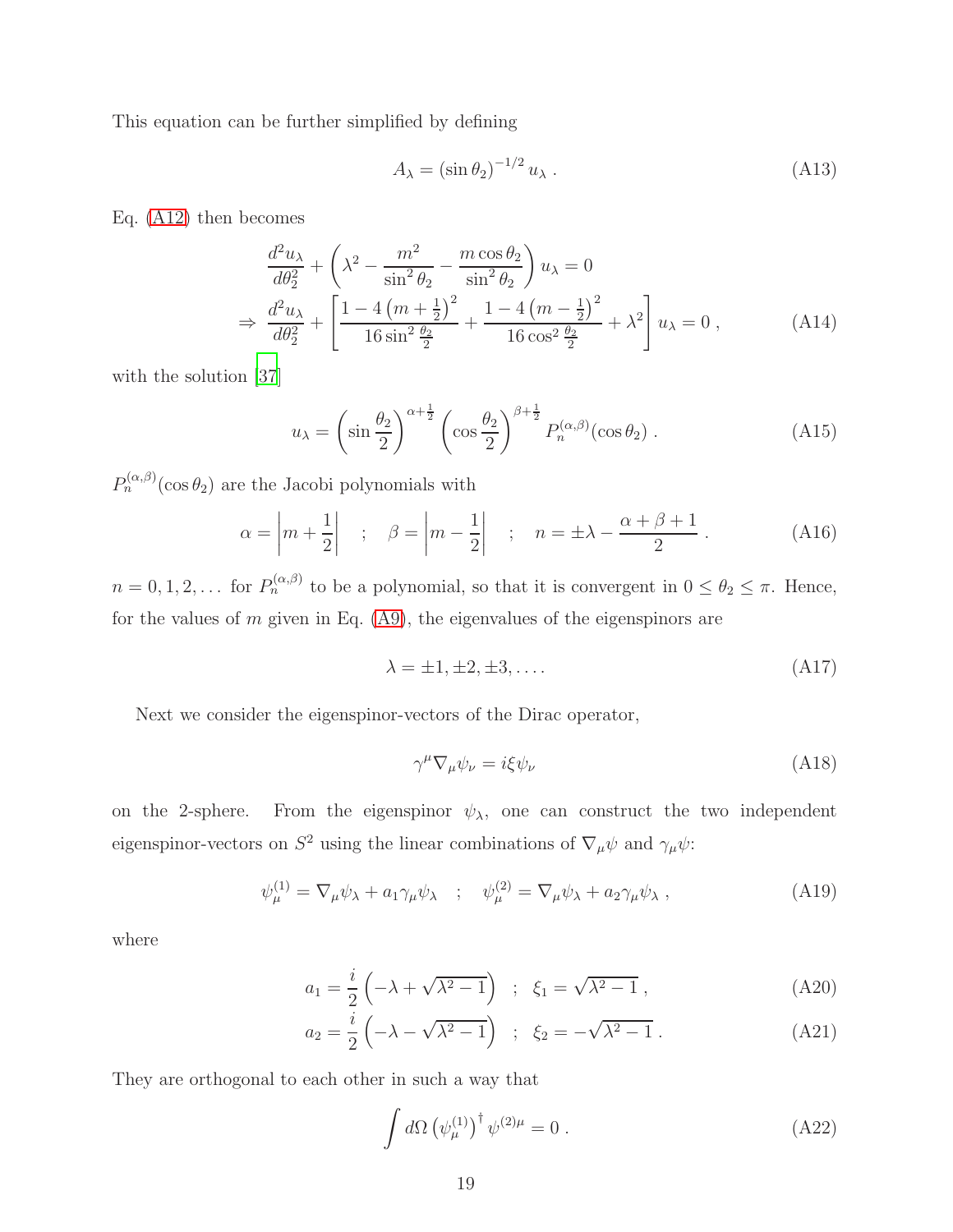Note that they do not obey the condition  $\gamma^{\mu}\psi_{\mu}^{(1,2)}=0$ . Indeed,

$$
\gamma^{\mu}(\nabla_{\mu}\psi_{\lambda} + a_{1,2}\gamma_{\mu}\psi_{\lambda}) = (i\lambda + 2a_{1,2})\psi_{\lambda}
$$
  
=  $\pm i\sqrt{\lambda^2 - 1}\psi_{\lambda}$ . (A23)

These vanish only for the zero modes,  $\xi_{1,2} = 0$ , which we will exclude. Also, we have

$$
\nabla^{\mu} \psi_{\mu}^{(1,2)} = \nabla^{\mu} (\nabla_{\mu} \psi_{\lambda} + a_{1,2} \gamma_{\mu} \psi_{\lambda})
$$
  
=  $-\frac{1}{2} \sqrt{\lambda^2 - 1} \left( \pm \lambda + \sqrt{\lambda^2 - 1} \right) \psi_{\lambda},$  (A24)

which are also non-vanishing.

Hence, from the eigenvalues of the eigenspinors in Eq. [\(A17\)](#page-18-0), we have the eigenvalues of the eigenspinor-vectors on the 2-sphere,

$$
\xi_{1,2} = \pm \sqrt{\lambda^2 - 1} = \pm \sqrt{3}, \pm \sqrt{8}, \pm \sqrt{15}, \dots,
$$
 (A25)

while the two eigenmodes  $\psi_{\mu}^{(1,2)} = \nabla_{\mu} \psi_{\lambda} + a_{1,2} \gamma_{\mu} \psi_{\lambda}$  are linear combinations of  $\nabla_{\mu} \psi_{\lambda}$  and  $\gamma_\mu \psi_\lambda.$ 

- <span id="page-19-0"></span>[1] W. Rarita and J. Schwinger, Phys. Rev. 60, 61 (1941).
- <span id="page-19-1"></span>[2] P. van Nieuwenhuizen, Phys. Rept. 68, 189 (1981).
- <span id="page-19-2"></span>[3] G. F. Torres del Castillo and G. Silva-Ortigoza, Phys. Rev. D 42, 4082 (1990).
- <span id="page-19-3"></span>[4] G. F. Torres del Castillo and G. Silva-Ortigoza, Phys. Rev. D 46, 5395 (1992).
- <span id="page-19-4"></span>[5] E. Newman and R. Penrose, J. Math. Phys. 3, 566 (1962).
- <span id="page-19-6"></span><span id="page-19-5"></span>[6] S. Chandrasekhar, The Mathematical Theory of Black Holes (Claredon, Oxford, 1983).
- [7] A. G. Gomez and J. M. Martin-Garcia, J. Math. Phys. 50, 122504 (2009).
- <span id="page-19-7"></span>[8] K. D. Kokkotas and B. G Schmidt, Living Rev. Relativity 2, 2 (1999).
- <span id="page-19-8"></span>[9] E. Berti, V. Cardoso, and A. O. Starinets, Class. Quantum Grav. 26, 163001 (2009).
- <span id="page-19-9"></span>[10] H.-P. Nollert, Class. Quantum Grav. 16, R159 (1999).
- <span id="page-19-10"></span>[11] S. Chandrasekhar and S. Detweiler, Proc. R. Soc. London, Ser. A 344, 441 (1975).
- <span id="page-19-11"></span>[12] E. W. Leaver, Proc. R. Soc. London, Ser. A 402, 285 (1985).
- <span id="page-19-12"></span>[13] B. F. Schutz and C. M. Will, Astrophys. J. 291, L33 (1985).
- <span id="page-19-13"></span>[14] S. Iyer and C. M. Will, Phys. Rev. D **35**, 3621 (1987).